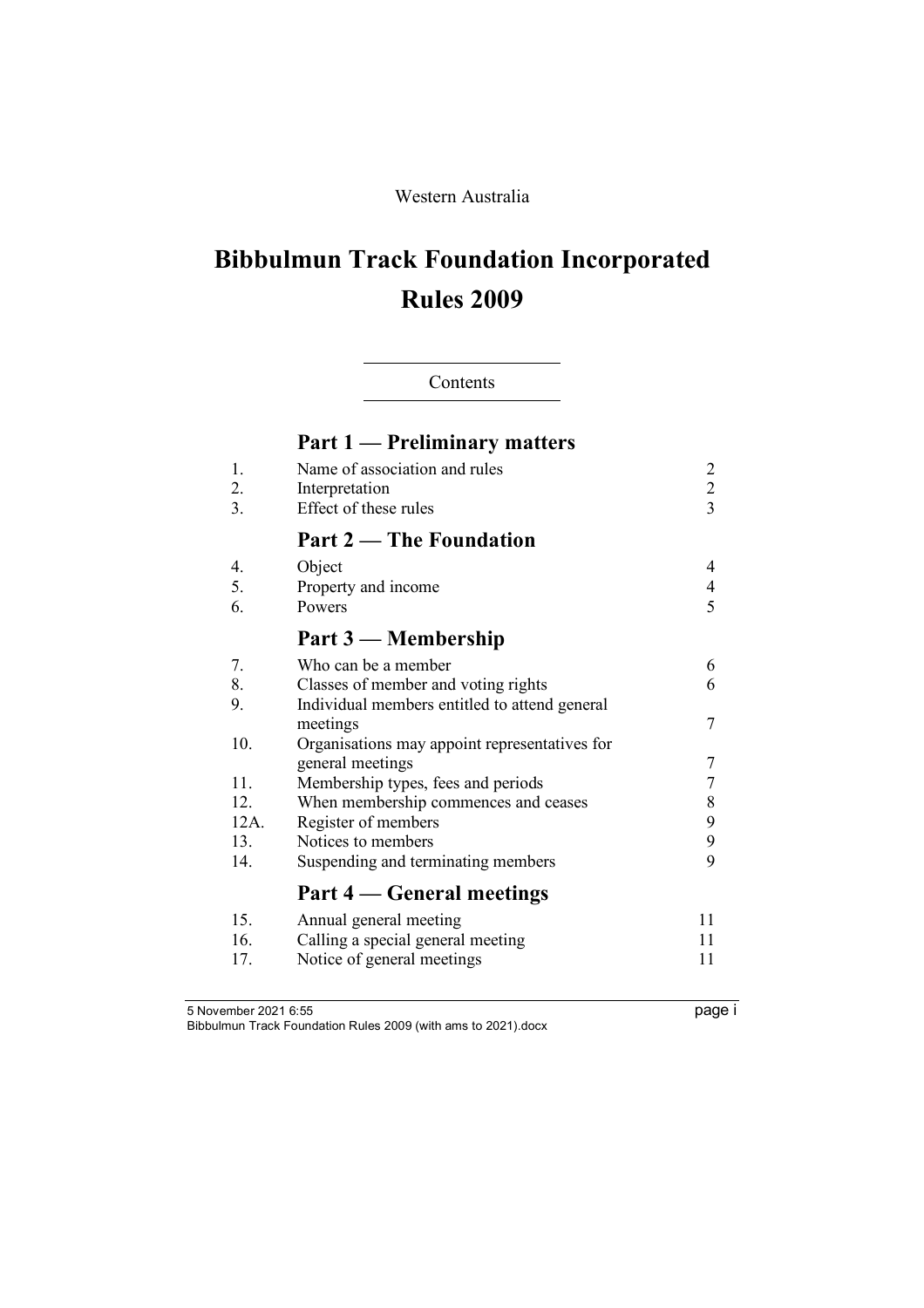**Contents** 

| 18.<br>19. | Agenda<br>Proxies                                | 11<br>12 |
|------------|--------------------------------------------------|----------|
| 20.        | Quorum                                           | 13       |
| 21.        | Procedure                                        | 13       |
|            | Part 5 – Staff                                   |          |
| 22.        | Executive Director and Treasurer, appointment of | 14       |
| 23.        | Executive Director, duties of                    | 14       |
| 24.        | Treasurer, duties of                             | 14       |
| 25.        | Foundation may employ staff                      | 15       |
|            | Part 6 – Board of management                     |          |
|            | Division 1 — General matters                     |          |
| 25A.       | The Board's functions                            | 16       |
| 26.        | Board members                                    | 16       |
| 27.        | Chair and deputy chair                           | 16       |
| 28.        | Terms of office of elected Board members         | 17       |
|            | Division 2 — Vacancies and elections             |          |
| 29.        | When vacancies occur                             | 17       |
| 30.        | Filling vacancies                                | 18       |
| 31.        | <b>Electing Board members</b>                    | 19       |
| 32.        | Polls to elect Board members                     | 20       |
|            | Division 3 — Board meetings and powers           |          |
| 33.        | Board meetings, notice and quorum                | 21       |
| 34.        | Quorum                                           | 21       |
| 35.        | Board meetings, procedure                        | 22       |
| 36.        | Committees of the Board                          | 22       |
| 37.        | Delegation by the Board                          | 23       |
|            | Part 7 — Financial matters                       |          |
| 38.        | Financial year                                   | 24       |
| 39.        | Accounting method                                | 24       |
| 40.        | Control of finances                              | 24       |
| 41.        | Volunteers' expenses                             | 25       |
| 42.        | Audit                                            | 26       |
|            | Part 8 — Administrative matters                  |          |
| 43.        | Common seal                                      | 27       |
| 44.        | Foundation records, custody of and access to     | 27       |
|            |                                                  |          |

page ii 5 November 2021 6:55 Bibbulmun Track Foundation Rules 2009 (with ams to 2021).docx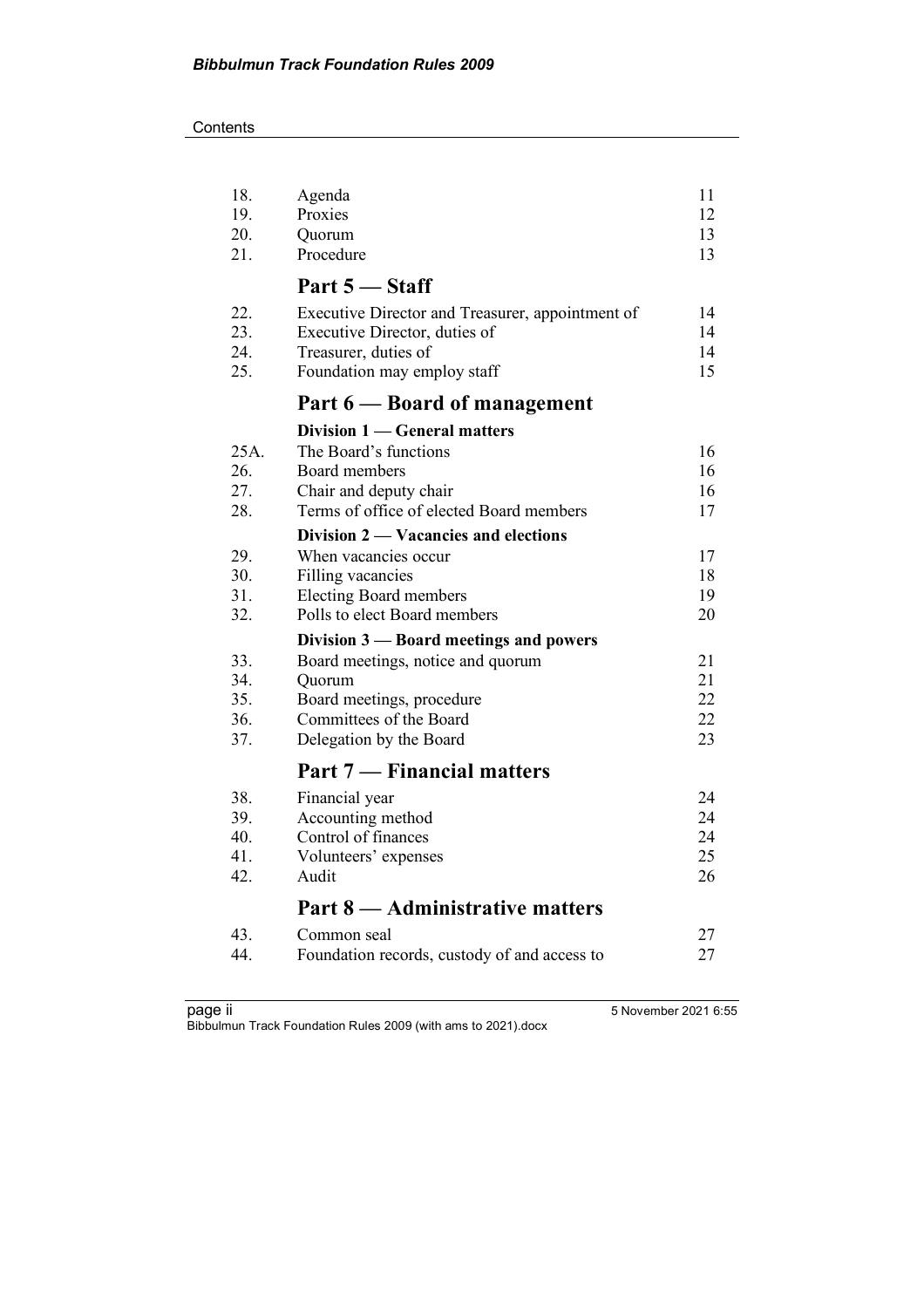**Contents** 

# **Part 9 — Miscellaneous matters**

| 45. | Patron                         | 30 |
|-----|--------------------------------|----|
| 46. | Public officer                 | 30 |
| 47. | Disputes, resolution of        | 30 |
| 48. | Amending these rules           | 31 |
| 49  | Model Rules apply if necessary | 32 |

5 November 2021 6:55 page iii Bibbulmun Track Foundation Rules 2009 (with ams to 2021).docx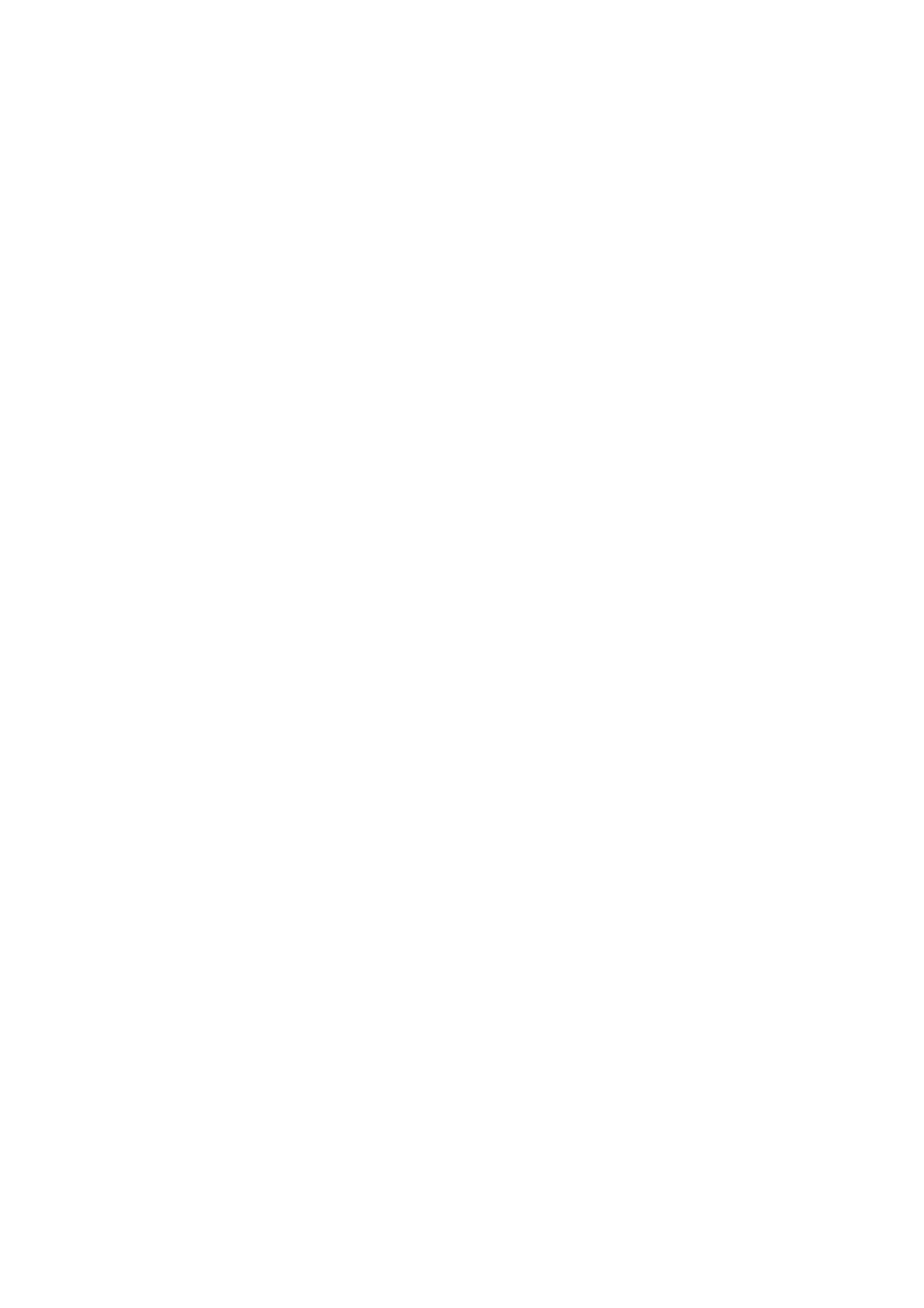Western Australia

# **Bibbulmun Track Foundation Incorporated Rules 2009**

Approved by the Commissioner under the *Associations Incorporation Act 1987* Part IV on 22 December 2009.

As amended by special resolutions passed—

at the annual general meeting of the Bibbulmun Track Foundation Inc. held on 26 October 2017

at the annual general meeting of the Bibbulmun Track Foundation Inc. held on 28 October 2021.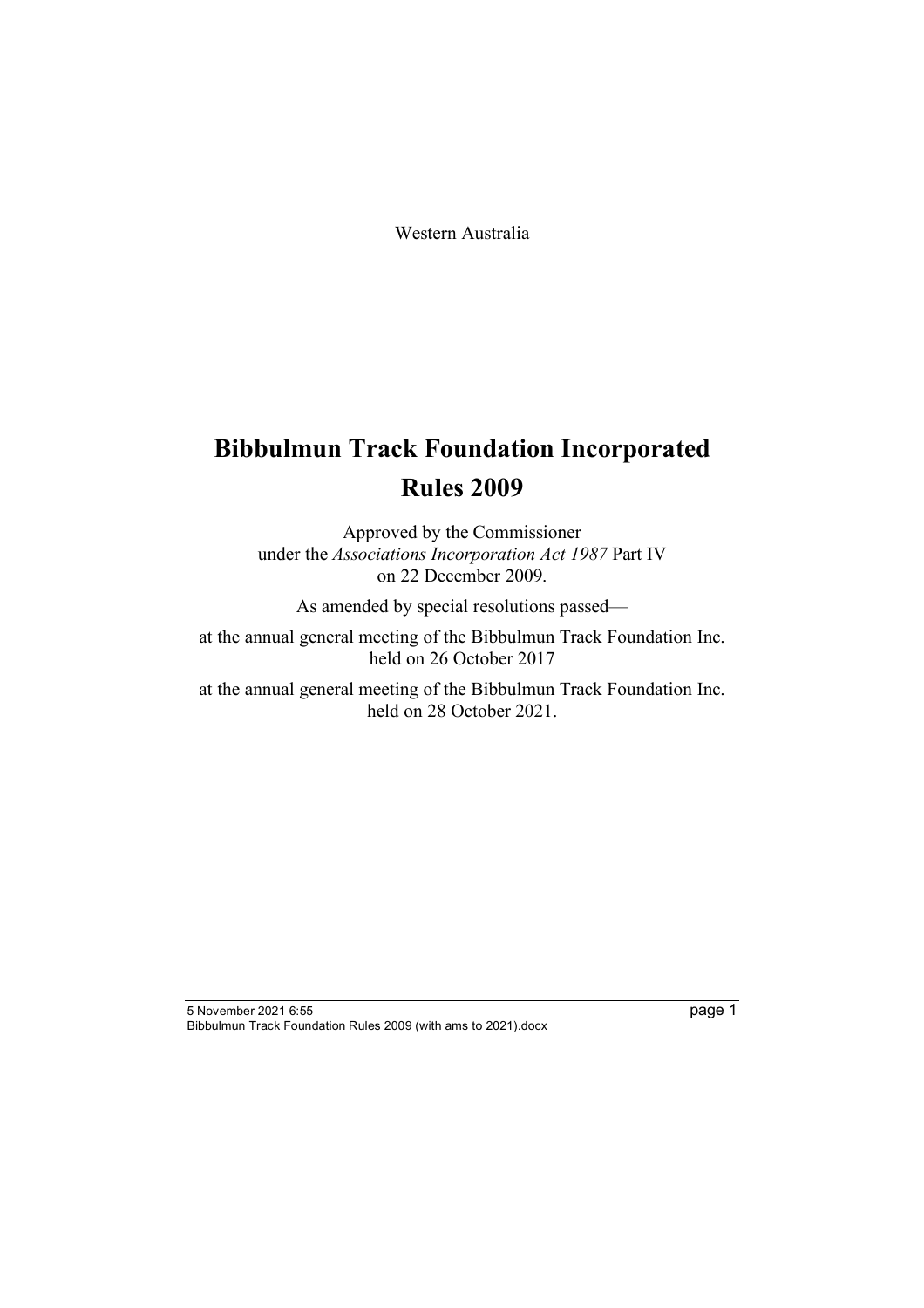# **Part 1 — Preliminary matters**

### **1. Name of association and rules**

- (1) These are the rules of an association incorporated under the associations law.
- (2) The association is called the Bibbulmun Track Foundation Incorporated.
- (3) These rules are called the *Bibbulmun Track Foundation Rules 2009*.

# **2. Interpretation**

- (1) In these rules, unless the contrary intention appears—
	- **"associations law"** means the *Associations Incorporation Act 2015* (WA) or any Act of Parliament (WA or Cwlth) that replaces it and regulates incorporated associations;
	- **"Board"** means the Foundation's board of management constituted under Part 6;
	- **"Board member"** means a member of the Board;
	- **"Department"** means the department of the Public Service established under the law of WA that is responsible for the Track from time to time;
	- **"elected Board member"** means a member of the Foundation who is elected by the members of the Foundation to the Board under Part 6;
	- **"Executive Director"** means the Executive Director of the Foundation appointed by the Board;
	- **"Foundation"** means the Bibbulmun Track Foundation Incorporated;
	- **"general meeting"** means an annual general meeting or a special general meeting of members held in accordance with Part 4:

"individual" means a natural person;

page 2 5 November 2021 6:55 Bibbulmun Track Foundation Rules 2009 (with ams to 2021).docx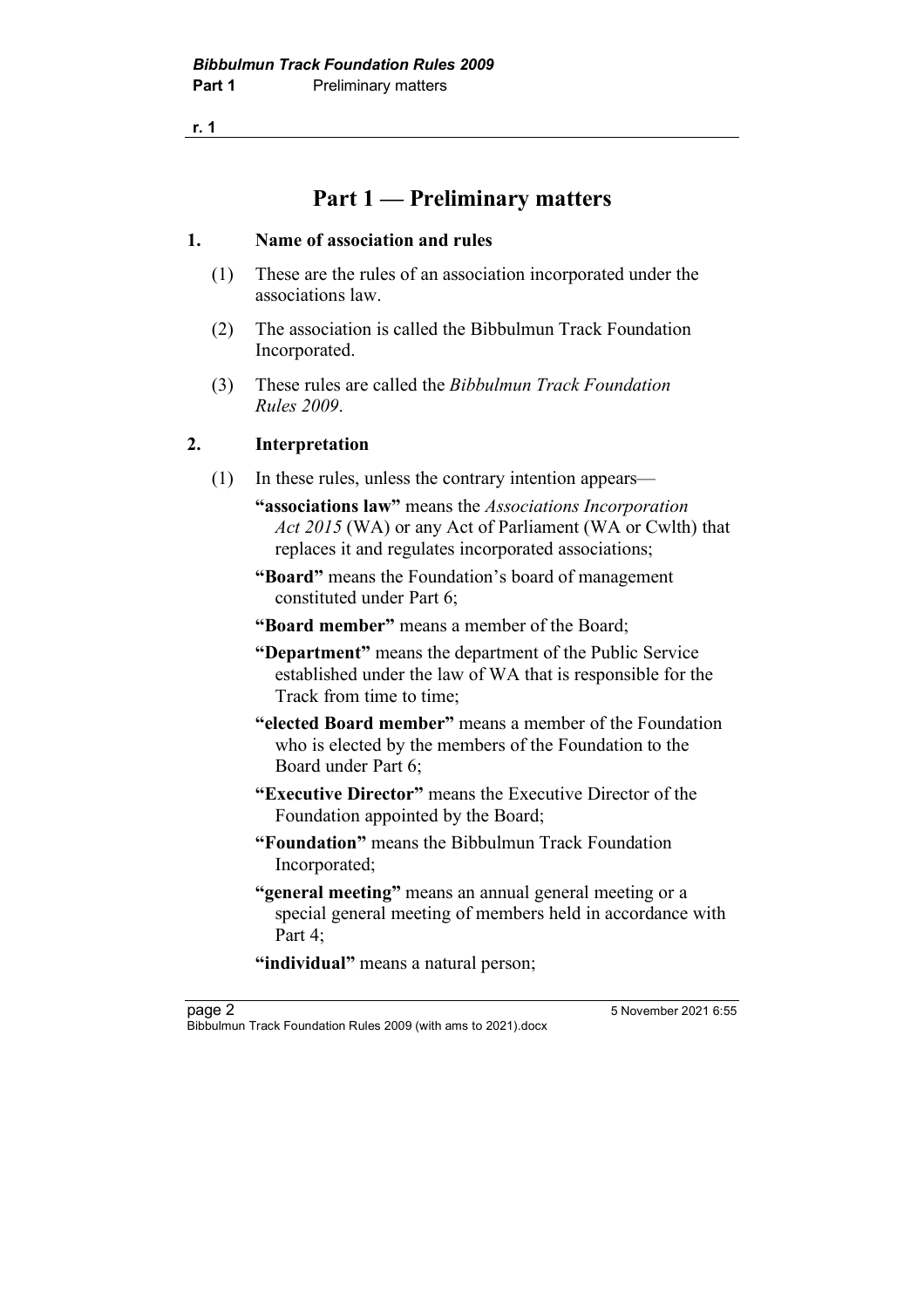**"member"** means a member of the Foundation;

**"organisation"** means a firm or an incorporated body;

- **"record"** means any record of information, no matter whether the record is on paper or some other medium or in a digital or some other form and no matter whether the information is drawings, images, sounds, writings or some other form;
- **"Track"** means—
	- (a) the walking track between Kalamunda and Albany called the Bibbulmun Track, no matter which route it takes from time to time; and
	- (b) any walking track linked at any time to that track that the Department and the Board agree is part of the Bibbulmun Track;

**"Treasurer"** means the Treasurer of the Foundation appointed by the Board.

- (2) These rules must be interpreted in accordance with any relevant provision of the *Interpretation Act 1984* (WA) unless the contrary intention appears.
- (3) These rules must be read with the associations law.
- (4) If any of these rules conflict or are inconsistent with the associations law, the associations law prevails.

[*Rule 2 amended by special resolution on 26 Oct 2017.*]

#### **3. Effect of these rules**

To the extent that these rules are consistent with the associations law, they bind the Foundation and its members as if—

- (a) they contained an agreement on the part of each member to be bound by and observe all of them; and
- (b) that agreement were signed or executed by each member.

5 November 2021 6:55 page 3 Bibbulmun Track Foundation Rules 2009 (with ams to 2021).docx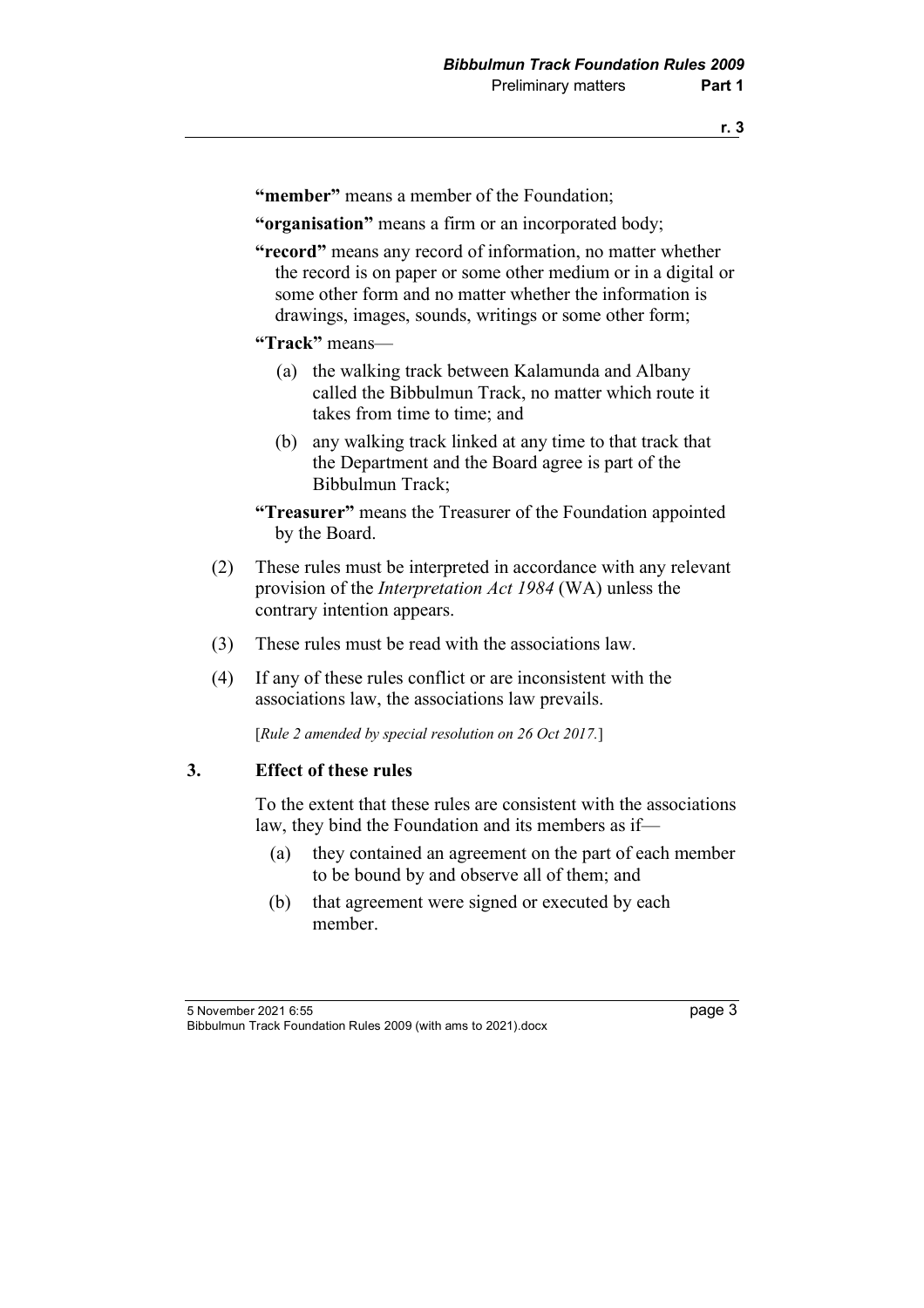# **Part 2 — The Foundation**

# **4. Object**

- (1) The Foundation's object is to support the Track by doing the following—
	- (a) working with and helping the Department to improve, maintain, manage and promote the Track;
	- (b) encouraging people to volunteer to help the Foundation;
	- (c) co-ordinating and helping those volunteers;
	- (d) promoting and encouraging people to use the Track;
	- (e) providing, and helping people who provide, services and facilities for people who want to use and who use the **Track**
- (2) To help the Foundation achieve its object, it may, for reward, provide education and training in matters to do with the building and maintenance of tracks and trails, used by walkers or others, to people who are not members of or volunteers with the Foundation or who are not associated with the Track.

[*Rule 4 amended by special resolution on 28 Oct 2021.*]

# **5. Property and income**

- (1) The Foundation's property and income must be applied solely towards the promotion of the Foundation's object.
- (2) None of the Foundation's property or income is to be paid or otherwise distributed, directly or indirectly, to members, except—
	- (a) in good faith in the promotion of the Foundation's object; or
	- (b) in accordance with rule 5(2A).
- (2A) The Foundation may pay a member out of the Foundation's funds if the payment is made in good faith and—

page 4 5 November 2021 6:55 Bibbulmun Track Foundation Rules 2009 (with ams to 2021).docx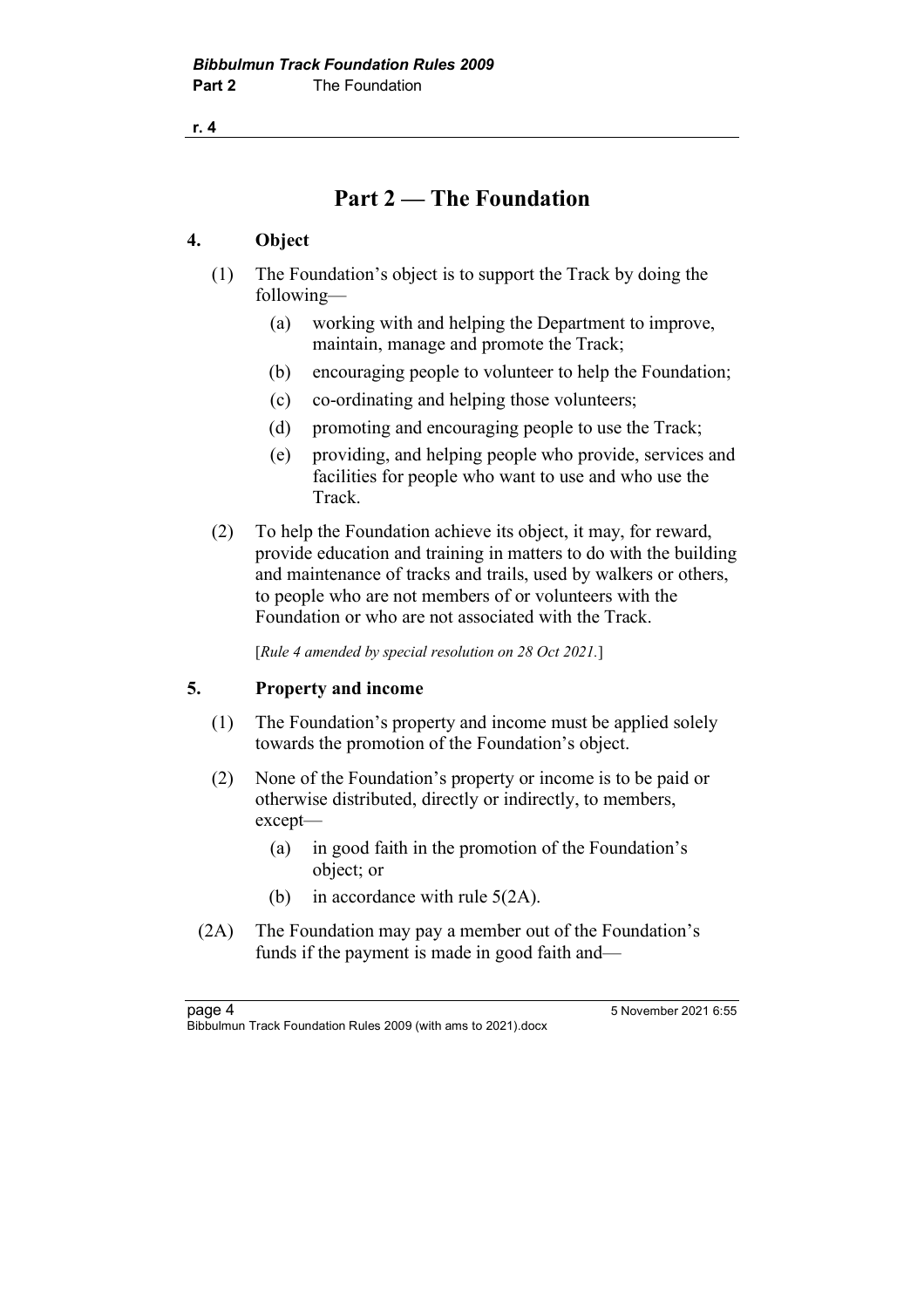- (a) is reasonable remuneration for services provided to the Foundation, or for goods supplied to the Foundation, in the ordinary course of business; or
- (b) is the reimbursement of reasonable expenses properly incurred by the member on behalf of the Foundation; or
- (c) is interest, at a rate not greater than the cash rate published from time to time by the Reserve Bank of Australia, on money borrowed by the Foundation from the member; or
- (d) is reasonable rent for premises leased by the Foundation from the member.
- (3) If the Foundation is wound up or its incorporation is cancelled, its property, after the payment of any debts, must be paid or distributed in accordance with the associations law to one or more persons who will use it to create, improve, maintain, manage or promote the Track or, if the Track no longer exists, public walking trails in Western Australia.

[*Rule 5 amended by special resolution on 26 Oct 2017.*]

#### **6. Powers**

The Foundation has all the powers conferred on incorporated associations by the associations law or any other law.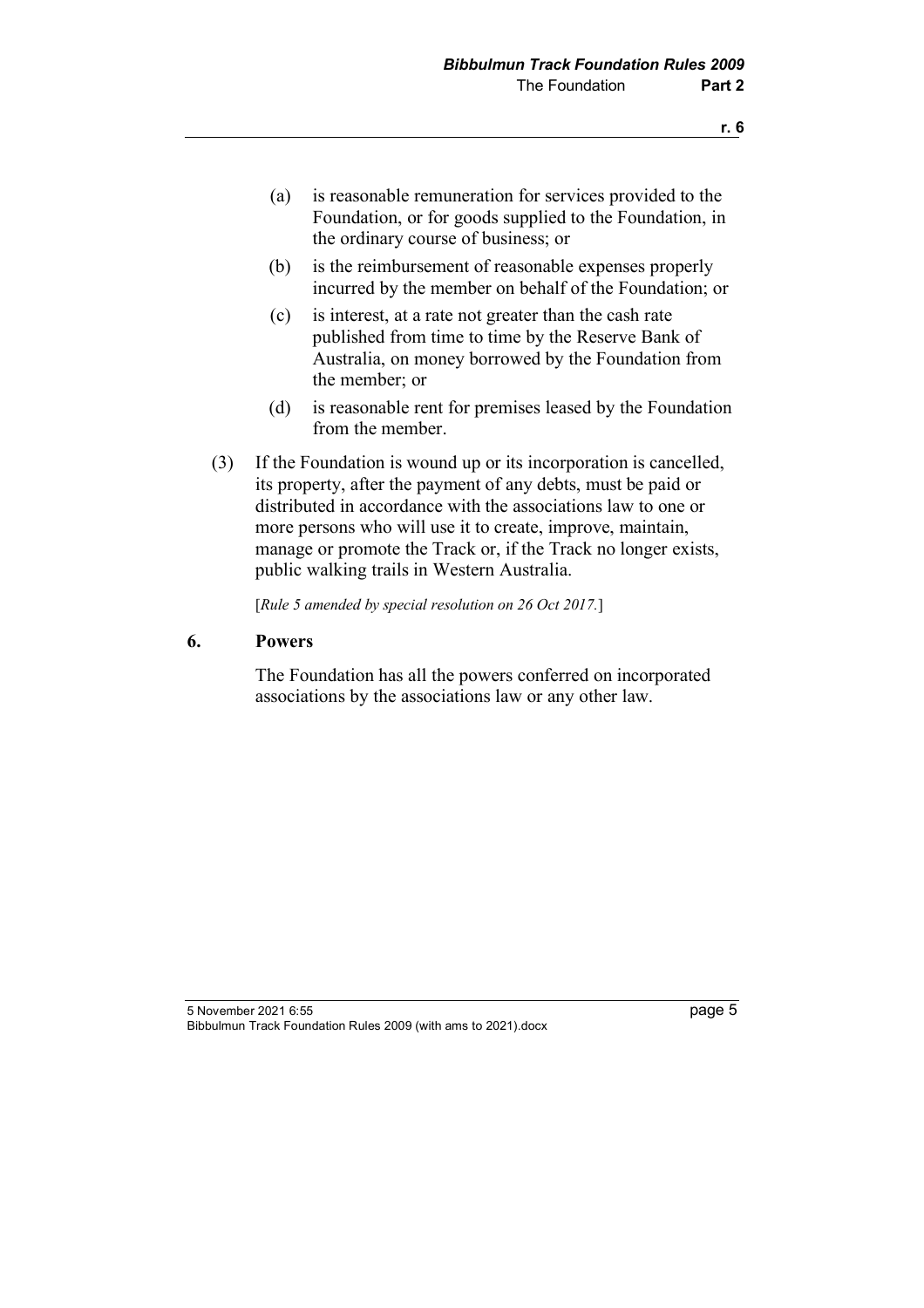# **Part 3 — Membership**

## **7. Who can be a member**

Any individual, any family and any organisation may be a member of the Foundation.

[*Rule 7 amended by special resolution on 26 Oct 2017.*]

# **8. Classes of member and voting rights**

(1) In this rule—

**"adult"** means an individual who has reached the age of 18 years;

**"child"** means an individual who has not reached the age of 18 years.

(2) These are the classes of members of the Foundation and the voting entitlements they have at general meetings—

| <b>Class of member</b> | <b>Voting entitlement</b>                                                                                 |
|------------------------|-----------------------------------------------------------------------------------------------------------|
| Individual             | One vote                                                                                                  |
| Individual life        | One vote                                                                                                  |
| Household              | One vote per adult recorded by<br>the Foundation as being in the<br>household, to a maximum of 2<br>votes |
| Organisation           | One vote per organisation                                                                                 |

(3) The household class of membership is open to 1 or 2 adults with or without an unlimited number of children, all of whom have the same address.

[*Rule 8 amended by special resolution on 28 Oct 2021.*]

page 6 5 November 2021 6:55 Bibbulmun Track Foundation Rules 2009 (with ams to 2021).docx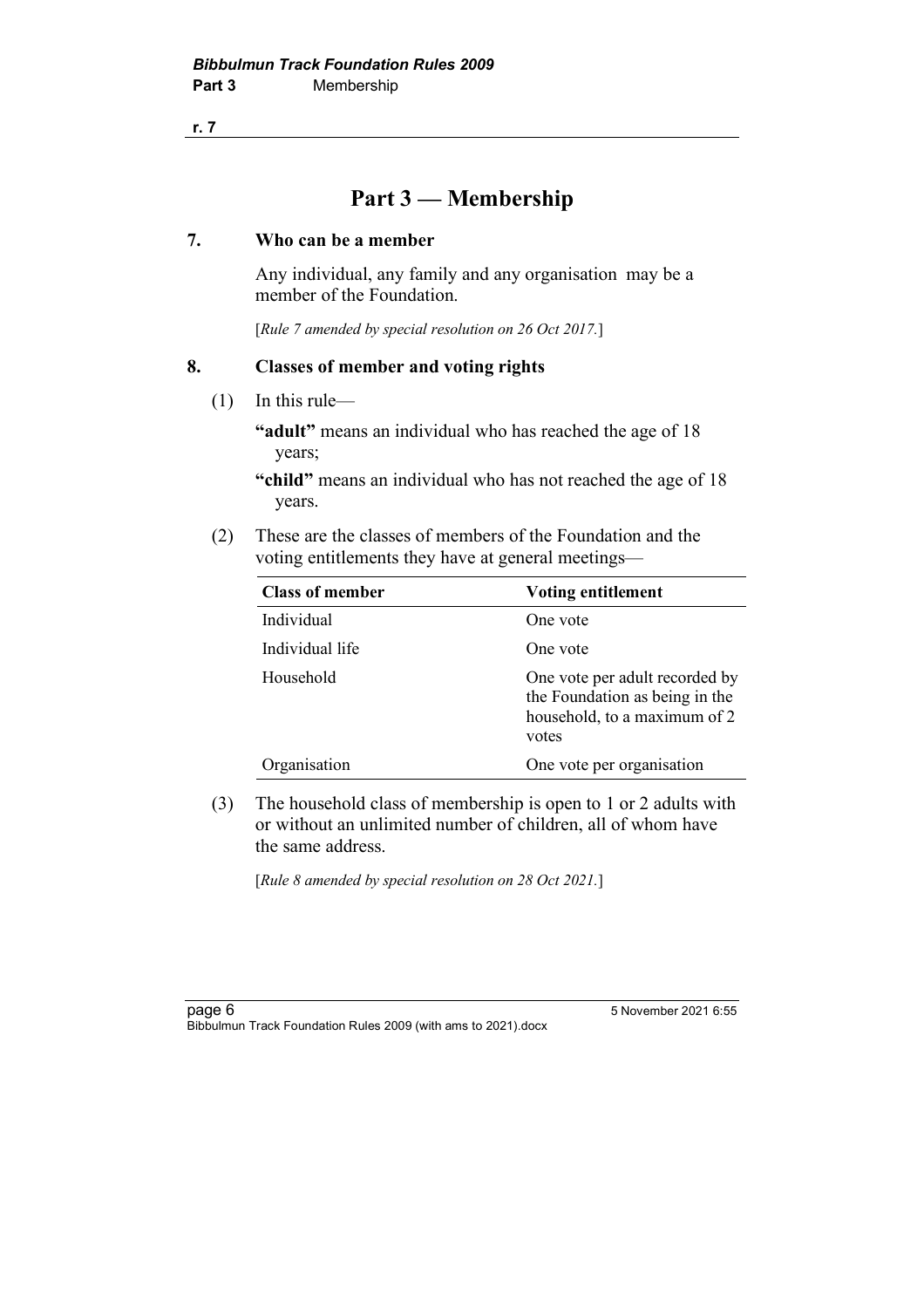#### **9. Individual members entitled to attend general meetings**

Each individual who is a member, or who is in a family or an organisation that is a member, is entitled to be notified of, and to attend and exercise his or her entitlements as such at general meetings.

[*Rule 9 amended by special resolution on 26 Oct 2017.*]

#### **10. Organisations may appoint representatives for general meetings**

- (1) An organisation that is a member may appoint an individual (who need not be a member) to represent it at each, or at a particular, general meeting, as specified in the appointment.
- (2) The appointment must be in writing, specify its terms and be executed by the organisation under its common seal if it has one.
- (3) Subject to the appointment's terms and rule 10(5), a representative appointed by an organisation under this rule has and may exercise the organisation's entitlements at a general meeting.
- (4) A copy of the appointment must be given to the person presiding at any general meeting the representative attends as the organisation's representative.
- (5) If under rule 19 an organisation appoints a proxy for a general meeting, a representative appointed by the organisation under this rule cannot vote at the meeting unless he or she is the proxy.

#### **11. Membership types, fees and periods**

Other than in respect of individual life membership, the Board may—

(a) set 2 or more types of each class of membership, each type being defined by reference to the age or other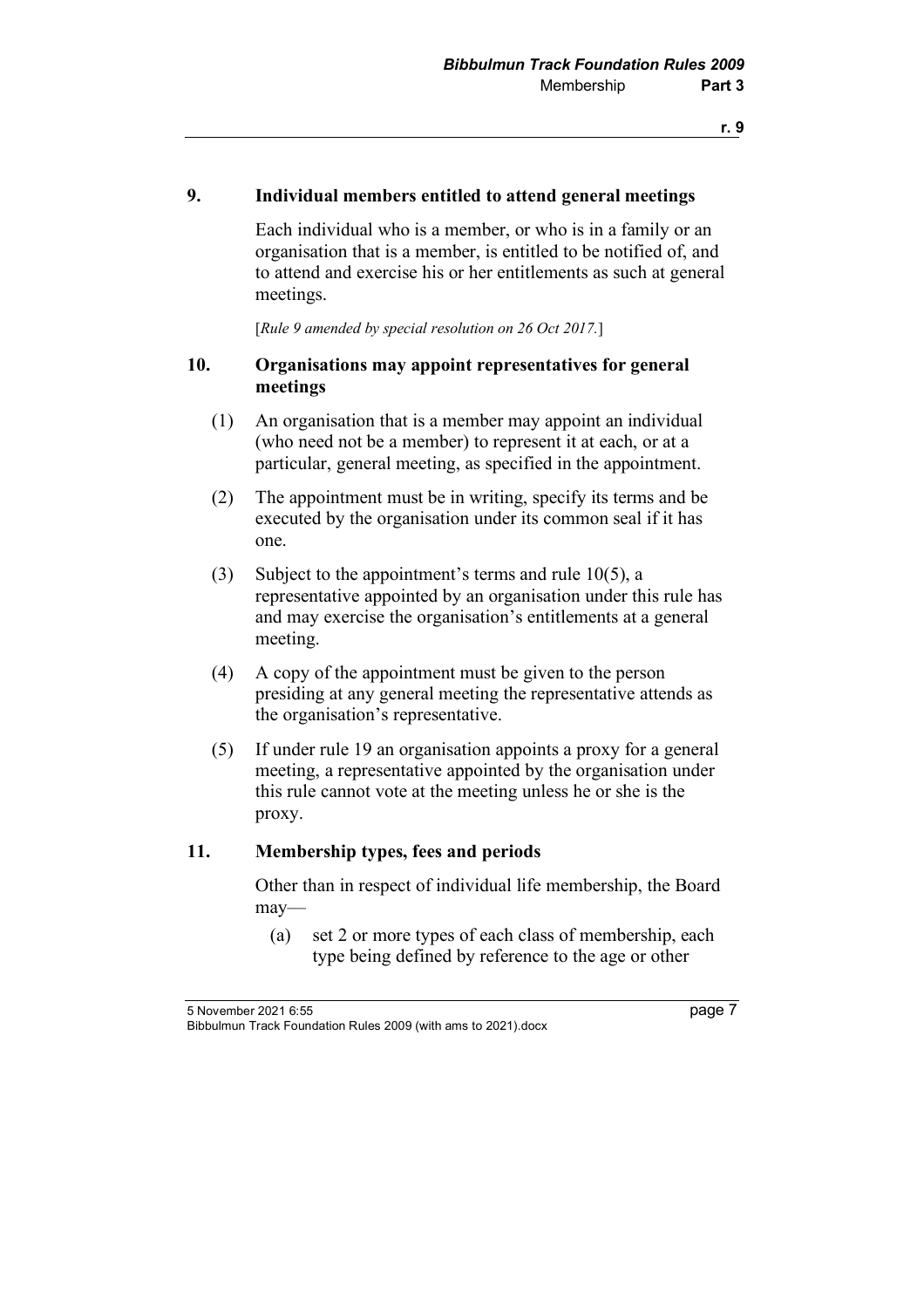factors applying to the person or persons to whom the type of membership applies;

- (b) set the fees to be paid for each class or type of membership;
- (c) set the period for which each class or type of membership is valid;
- (d) under paragraphs (b) and (c), set different fees for different periods.

[*Rule 11 replaced by special resolution on 28 Oct 2021.*]

### **12. When membership commences and ceases**

- (1) A person becomes a member when they have—
	- (a) applied to the Foundation to become a member; and
	- (b) given the Foundation such personal information as the Foundation reasonably requires in order to decide the application; and
	- (c) paid the subscription set for the class of membership applied for.
- (2) A person ceases to be a member if—
	- (a) they die; or
	- (b) being a body corporate, they are wound up; or
	- (c) they resign under subrule (3); or
	- (d) their membership is terminated under rule 14; or
	- (e) they do not renew their membership within 2 months after the day on which their membership expires.
- (3) A member may resign as a member by giving the Foundation written notice of their resignation and when it takes effect.
- (4) If a member's period of membership expires and they renew their membership within 2 months after the day on which their membership expired—

page 8 5 November 2021 6:55 Bibbulmun Track Foundation Rules 2009 (with ams to 2021).docx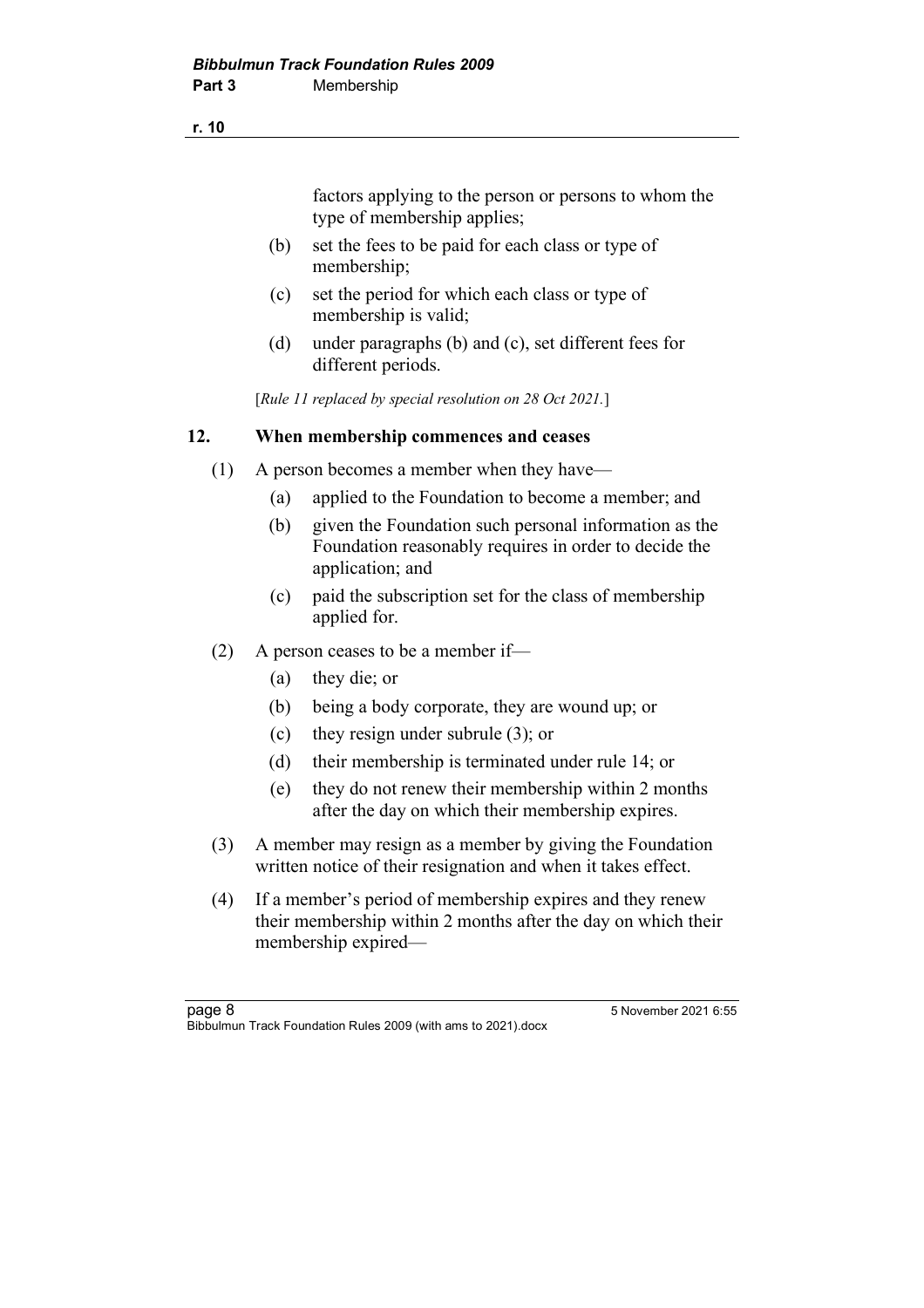- (a) the member is taken not to have ceased to be a member; and
- (b) the renewal of their membership is backdated to the day after the day on which their membership expired.
- (5) Despite rule 12A(4), if a member's period of membership expires and they do not renew their membership before the date of a general meeting, they are not entitled to attend or vote at the meeting.

[*Rule 12 replaced by special resolution on 26 Oct 2017.*]

### **12A. Register of members**

The Executive Director must keep a register of members and of the classes of members in accordance with the associations law.

[*Rule 12A inserted by special resolution on 26 Oct 2017.*]

### **13. Notices to members**

- (1) To give a member notice of any matter, the Foundation must give the member a written notice.
- (2) A written notice to members may be separate from or included in a newsletter or other material sent to the member.
- (3) A written notice is taken to have been given to a member if it was sent to the postal address, email address, fax number or mobile telephone number of the member that is in the register of members.
- (4) Publishing a matter on the Foundation's website does not amount to giving members notice of the matter.

## **14. Suspending and terminating members**

(1) If the Board is satisfied a member has acted in a way that is prejudicial to the Foundation's object or interests, it may —

<sup>5</sup> November 2021 6:55 page 9 Bibbulmun Track Foundation Rules 2009 (with ams to 2021).docx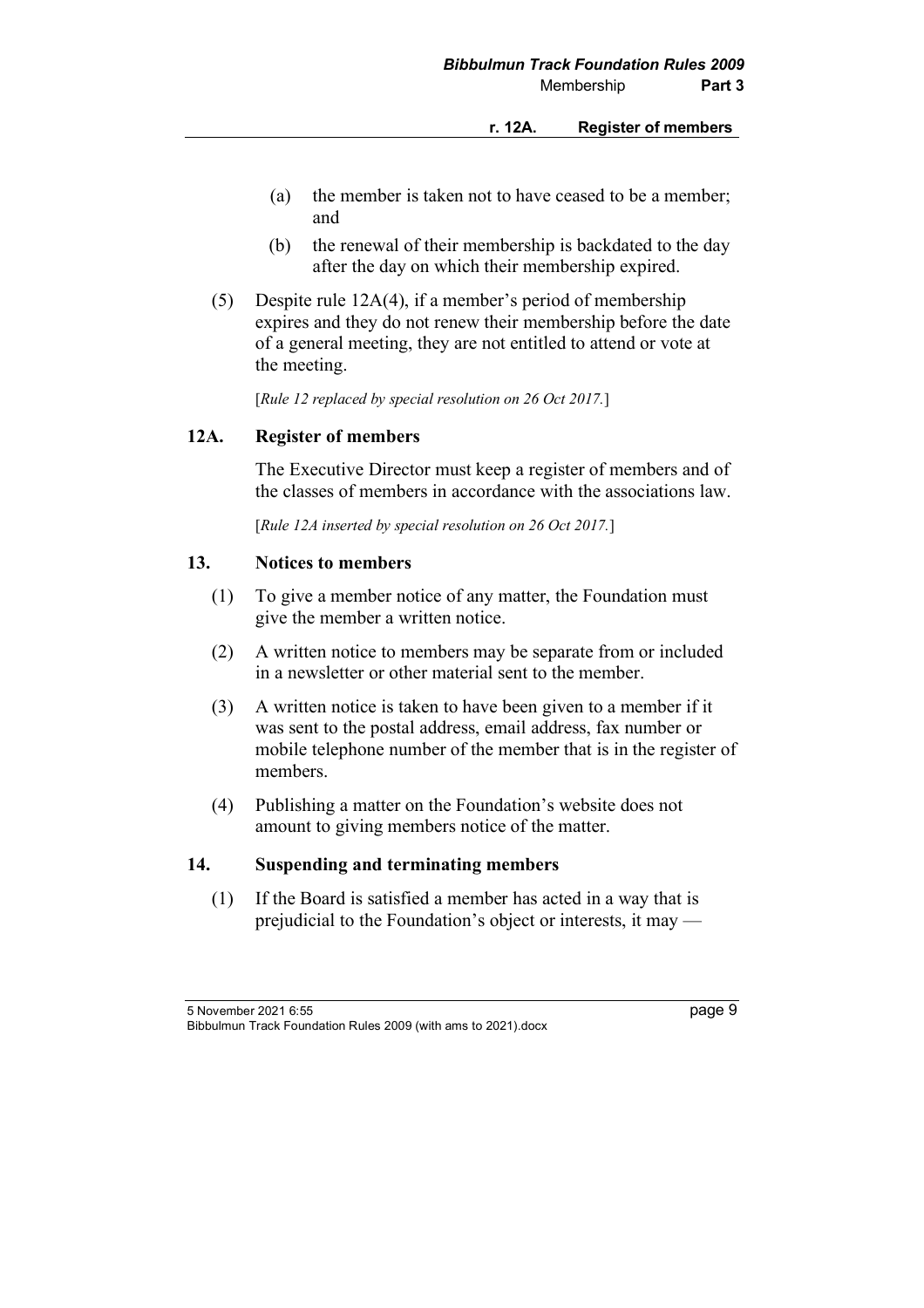- (a) suspend the member's membership for a period set by the Board, but not more than 12 months; or
- (b) terminate the member's membership.
- (2) The Board must not act under rule 14(1) unless it has given the member a reasonable opportunity to be heard by the Board.
- (3) A member whose membership is terminated under this rule cannot be a member again unless —
	- (a) 3 years have passed since but not including the date of the termination; or
	- (b) the Board approves.
- (4) A member whose membership is suspended or terminated, or who is refused approval under rule 14(3)(b), by the Board, may appeal to a general meeting.
- (5) At the general meeting
	- (a) the member has a right to be heard; and
	- (b) the member is entitled to vote, despite the suspension or termination of his or her membership; and
	- (c) the meeting may confirm, vary or cancel the Board's decision.
- (6) Voting by the Board, or at a general meeting, on a question arising under this rule must be by secret ballot.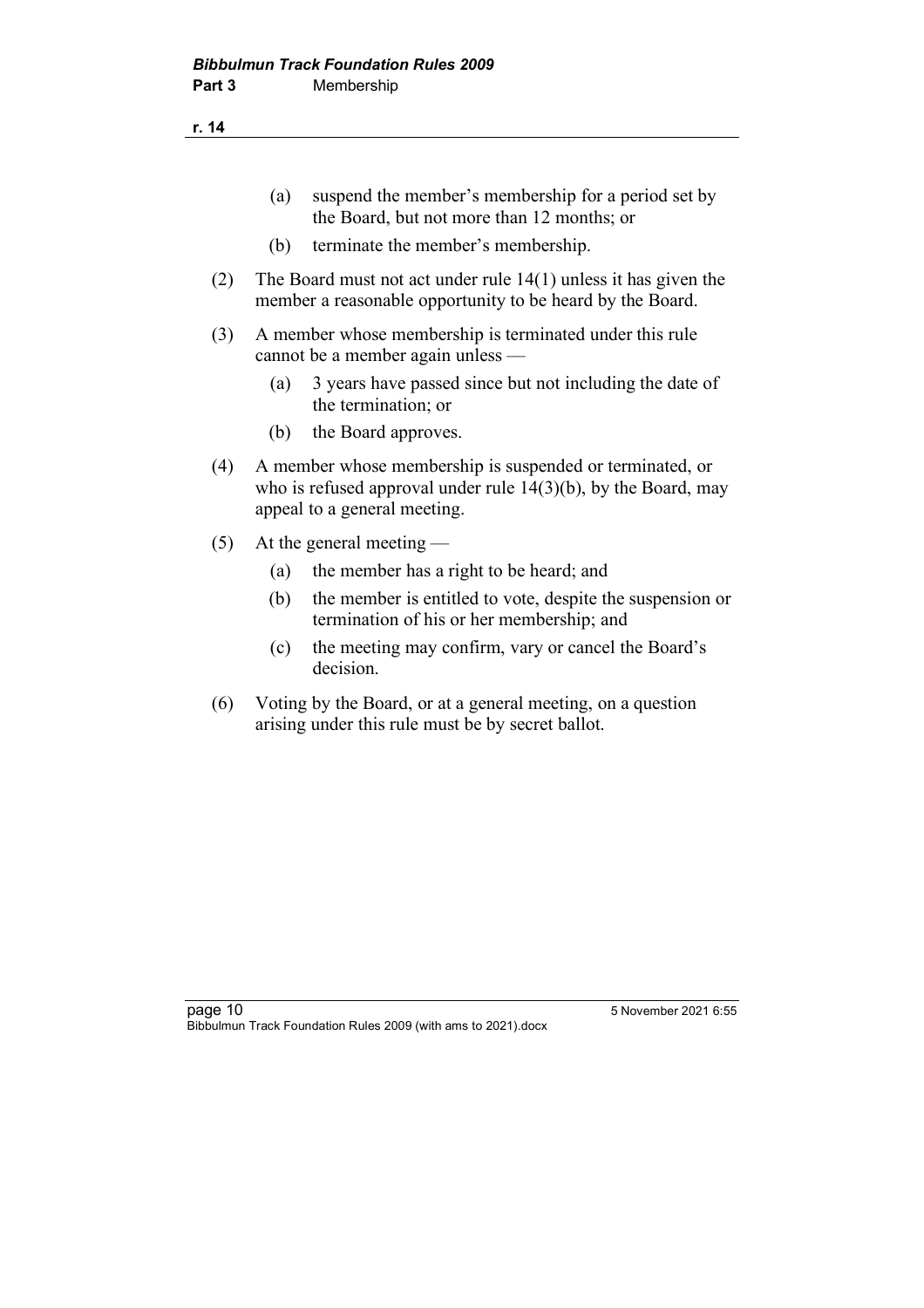# **Part 4 — General meetings**

## **15. Annual general meeting**

The Foundation's annual general meeting must be held in accordance with the associations law.

### **16. Calling a special general meeting**

A special general meeting must be held if the Executive Director receives a written request to hold one from—

- (a) the chair of the Board; or
- (b) at least 5 Board members; or
- (c) at least 10% of the Foundation's members,

and the request states the matters to be on the agenda for the meeting.

# **17. Notice of general meetings**

- (1) Members must be given notice of a general meeting at least 7 days before the date of the meeting.
- (2) The notice must state—
	- (a) whether the meeting is an annual general meeting or a special meeting; and
	- (b) the time and place of the meeting; and
	- (c) the agenda for the meeting.

#### **18. Agenda**

- (1) The agenda for an annual general meeting must include—
	- (a) any matter that is required by the associations law to be considered at annual general meetings; and
	- (b) the giving and consideration of the reports of the Board, the Executive Director and the Treasurer for the previous financial year; and

5 November 2021 6:55 page 11 Bibbulmun Track Foundation Rules 2009 (with ams to 2021).docx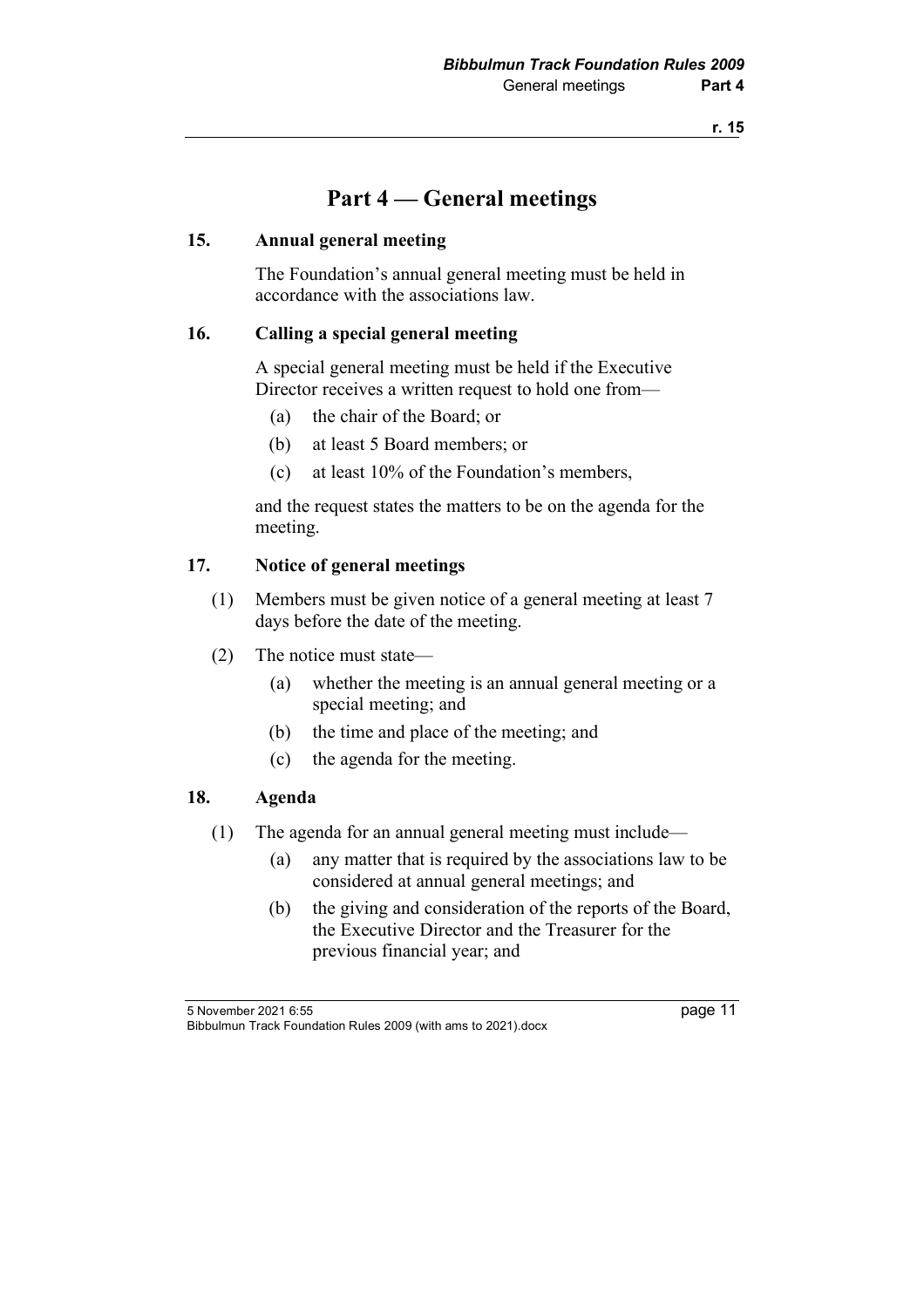- (d) any matter that a member has asked the Executive Director to include.
- (2) The agenda for a special general meeting must include each matter that the request for the meeting, made under rule 16, asks to be on the agenda.
- (3) A general meeting must consider each matter on the meeting's agenda.
- (4) A general meeting may consider any matter that is not on the meeting's agenda but cannot make a decision on it.

# **19. Proxies**

- (1) A member may appoint an individual, whether or not a member, to be the appointer's proxy at a general meeting.
- (2) To be a valid appointment of a proxy, the appointment must
	- (a) be in writing; and
	- (b) state the appointee's name; and
	- (c) specify the general meeting at which the appointee is to be the proxy; and
	- (d) be signed by the appointer or, if the appointer is an organisation, be executed by the organisation under its common seal if it has one; and
	- (e) be sent by the appointer directly to the Foundation; and
	- (f) be received by the Foundation at least 24 hours before the time stated for the general meeting in the notice of the meeting.
- (3) The appointment of a proxy ceases to have effect if the appointer subsequently —
	- (a) cancels the appointment; or
	- (b) appoints another proxy.

page 12 **5 November 2021 6:55** Bibbulmun Track Foundation Rules 2009 (with ams to 2021).docx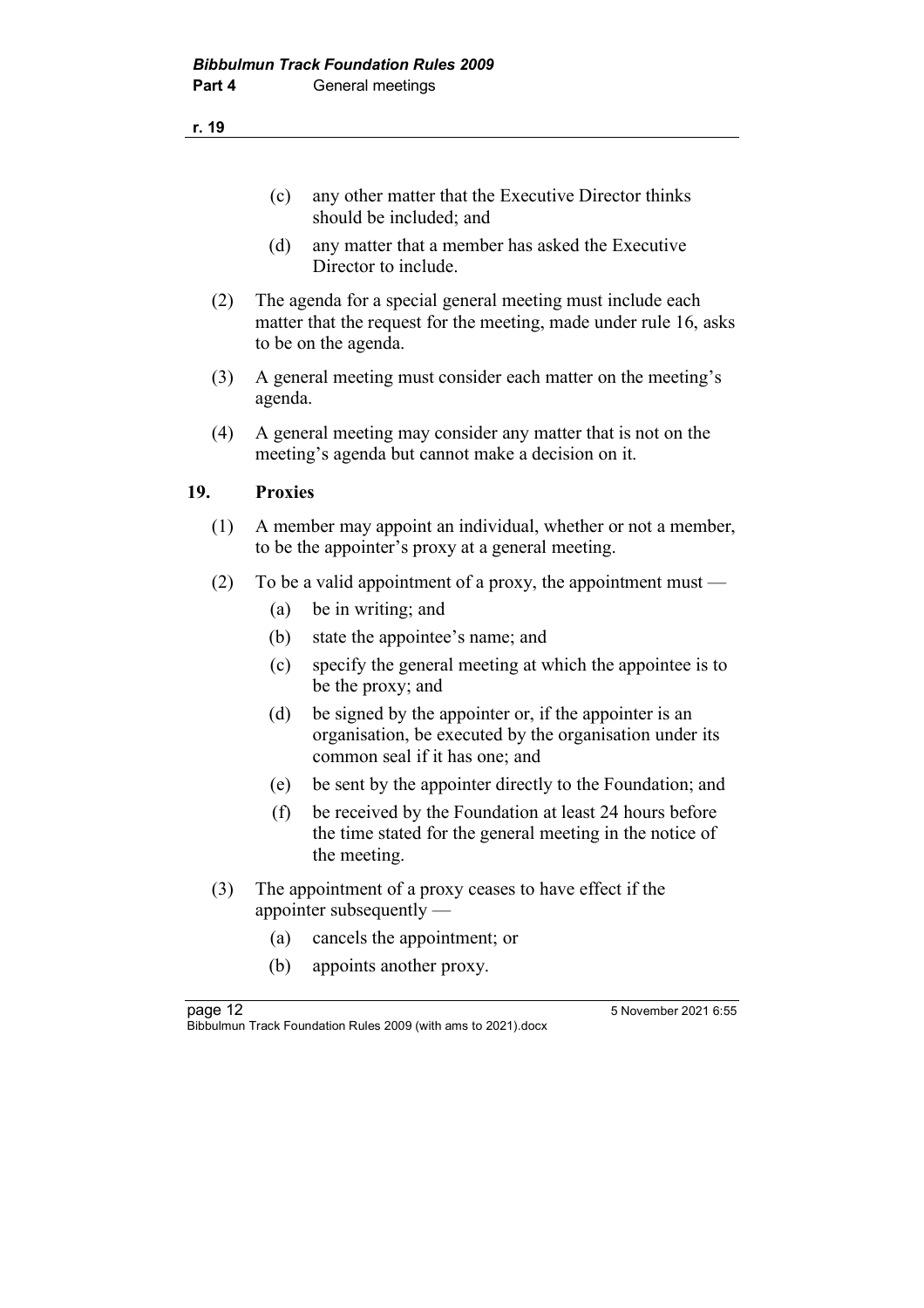(4) A proxy, whether or not a member, must be treated as if he or she were a separate member for all purposes in the general meeting, including for the purposes of establishing a quorum.

#### **20. Quorum**

The quorum for a general meeting is 6 members.

#### **21. Procedure**

- (1) At a general meeting, the chair of the Board presides but—
	- (a) if the chair is not at the meeting or is unable for any reason to preside for any part of the meeting, the deputy chair of the Board presides; and
	- (b) if the deputy chair is not at the meeting or is unable for any reason to preside for any part of the meeting, a Board member decided by the meeting presides.
- (2) Voting at a general meeting must be by a show of hands or, if the meeting decides to hold a secret ballot or is required by rule 14(6) to hold a secret ballot, by secret ballot.
- (3) A resolution passed by a majority of members, and members' proxies, present at a general meeting is the resolution of the Foundation.
- (4) If there is a tie of votes on a motion at a general meeting, the motion lapses.
- (5) The person presiding at a general meeting must ensure an accurate record is made of the proceedings at the meeting.
- (6) Except as set out in the rest of this rule, the procedure at a general meeting must be decided by the presiding member.

<sup>5</sup> November 2021 6:55 page 13 Bibbulmun Track Foundation Rules 2009 (with ams to 2021).docx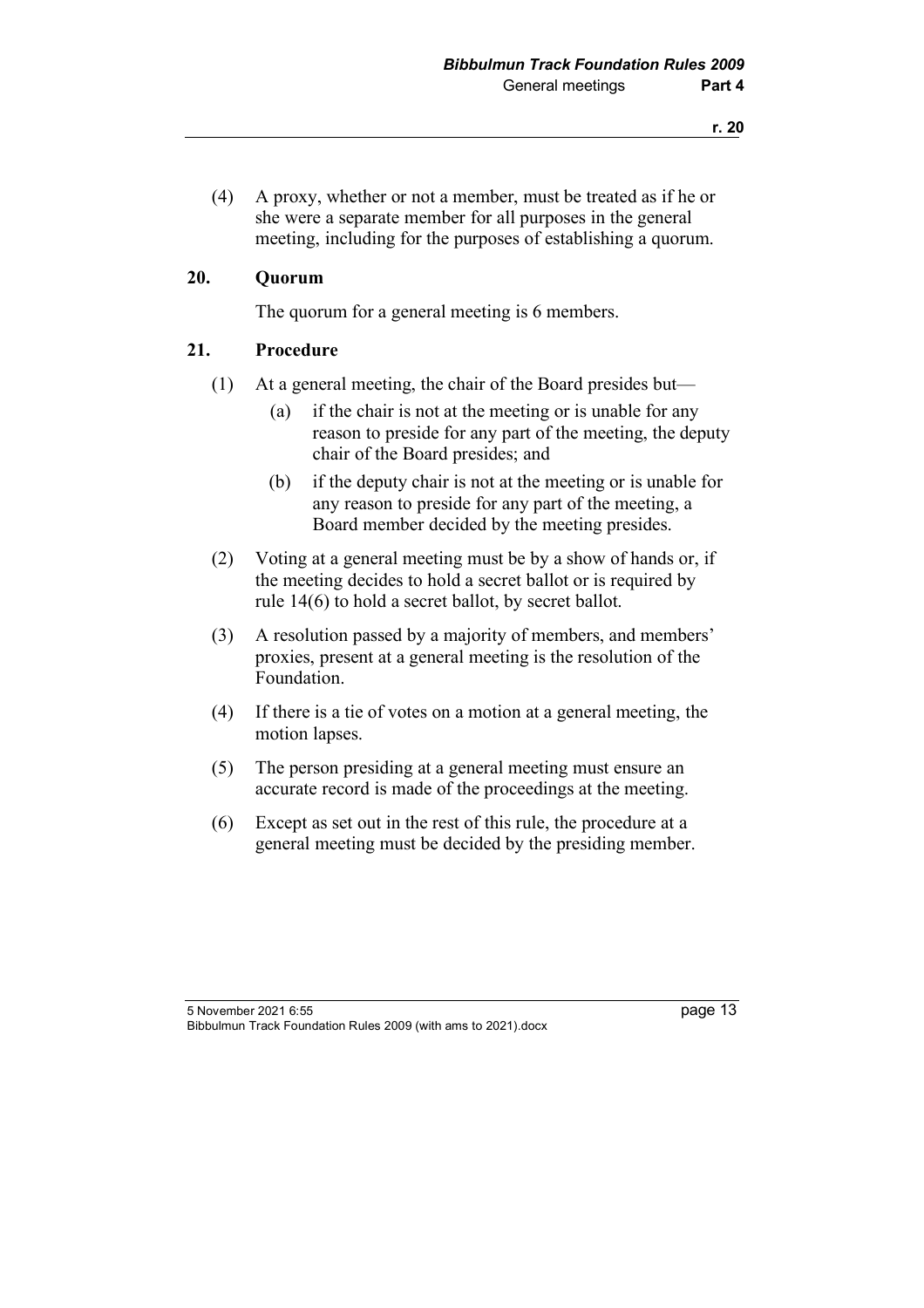# **Part 5 — Staff**

#### **22. Executive Director and Treasurer, appointment of**

- (1) The Board may appoint a person as the Executive Director of the Foundation on any terms agreed between the Board and the appointee.
- (2) The Board may appoint a person as the Treasurer of the Foundation on any terms agreed between the Board and the appointee.
- (3) The Board may appoint one person as both Executive Director and Treasurer.
- (4) Appointments made under this rule may be made from among any staff employed under rule 25 or from among the members or otherwise.
- (5) Subject to any contract of employment between the Foundation and the person appointed, the Board may cancel the appointment of the Executive Director or the Treasurer.

### **23. Executive Director, duties of**

- (1) The Executive Director is responsible for the day to day management of the affairs of the Foundation and is subject to the control of, and must report to, the Board.
- (2) The Executive Director's duties include those conferred on the Executive Director by these rules.

#### **24. Treasurer, duties of**

- (1) The Treasurer is responsible for the financial affairs of the Foundation and is subject to the control of, and must report to, the Board.
- (2) The Treasurer's duties include those conferred on the Treasurer by these rules.

page 14 **5 November 2021 6:55** Bibbulmun Track Foundation Rules 2009 (with ams to 2021).docx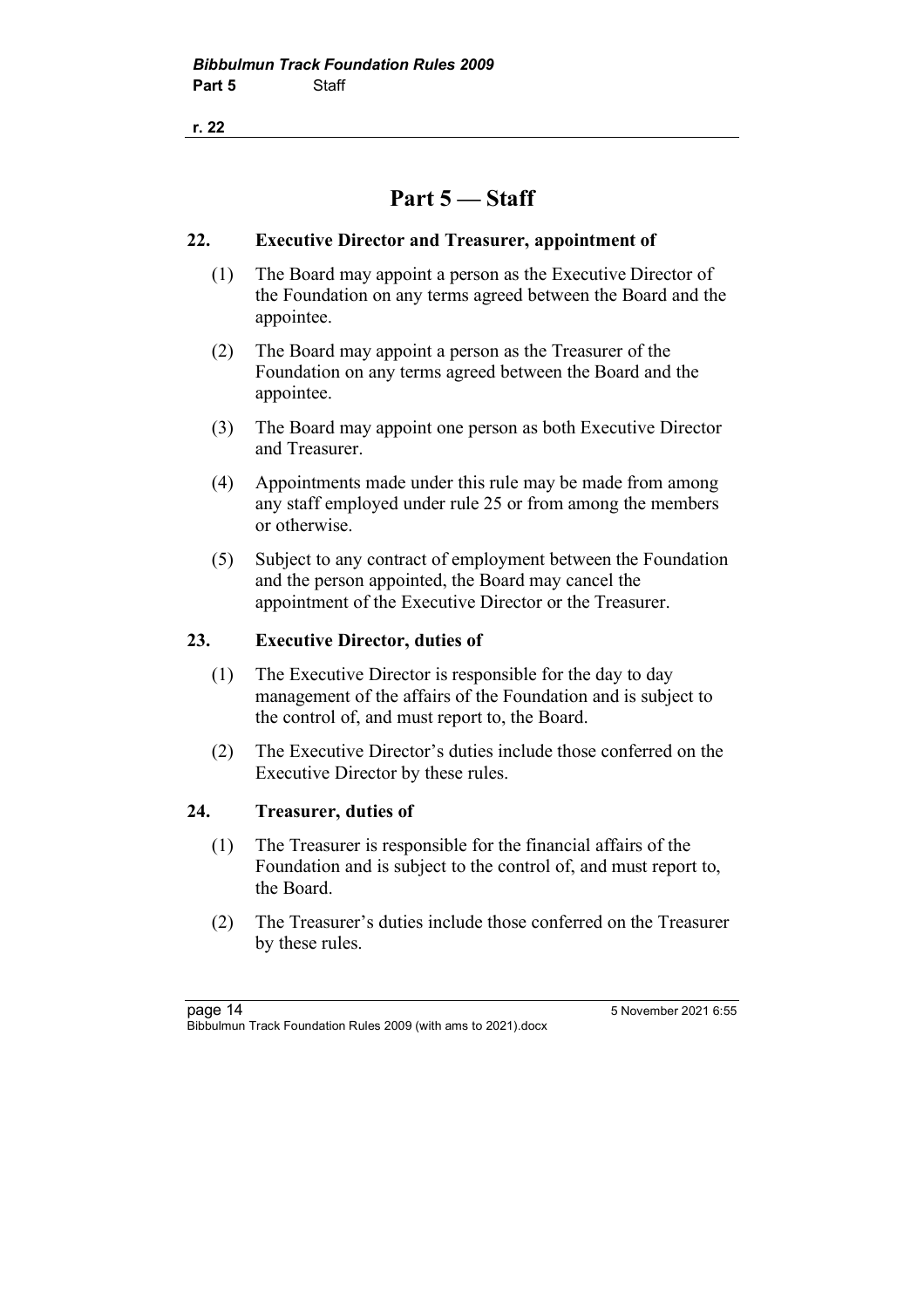# **25. Foundation may employ staff**

The Foundation may employ people to conduct the affairs of the Foundation on any terms agreed between the Foundation and each employee.

<sup>5</sup> November 2021 6:55 page 15 Bibbulmun Track Foundation Rules 2009 (with ams to 2021).docx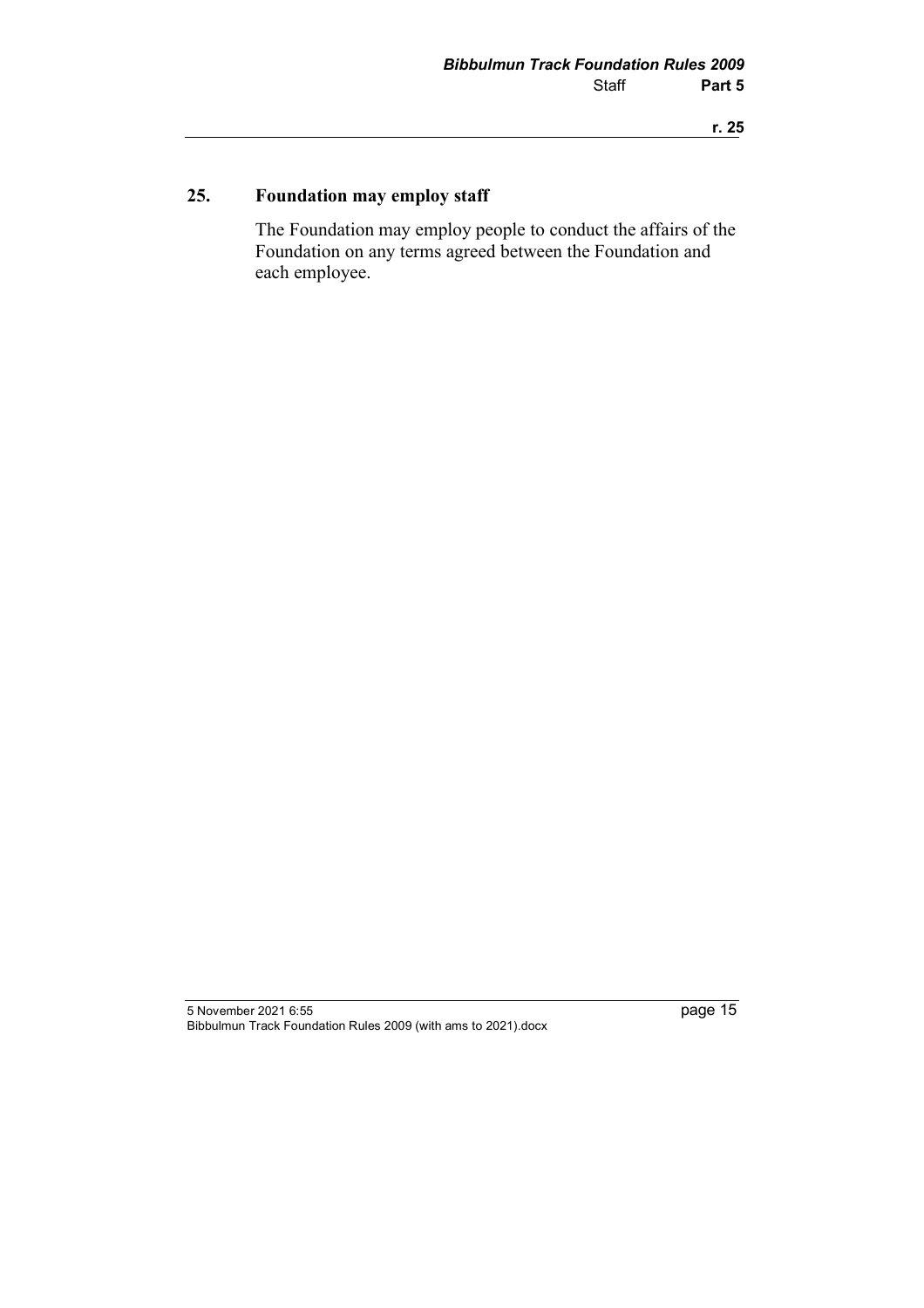# **Part 6 — Board of management**

# **Division 1 — General matters**

# **25A. The Board's functions**

- (1) The function of the Foundation's board of management is to manage the Foundation's affairs.
- (2) Subject to the associations law, these rules and any resolution passed at a general meeting, the Board has power to do all things necessary or convenient to be done for the proper management the Foundation's affairs.
- (3) The Board must take all reasonable steps to ensure the Foundation complies with the law and these rules.

[*Rule 25A inserted by special resolution on 26 Oct 2017.*]

# **26. Board members**

- (1) The Foundation's board of management consists of—
	- (a) at least 4 but not more than 7 members of the Foundation elected under Part 6 Division 2; and
	- (b) not more than 2 employees of the Department appointed from time to time by the Department's chief executive officer.
- (2) To appoint an employee of the Department as a Board member, the Department's chief executive officer must give the Foundation written notice of the appointment.
- (3) The Board may perform its functions even if no employee of the Department is appointed as a Board member.

# **27. Chair and deputy chair**

(1) The Board must elect one of the elected Board members as the chair of the Board.

page 16 **b** 5 November 2021 6:55 Bibbulmun Track Foundation Rules 2009 (with ams to 2021).docx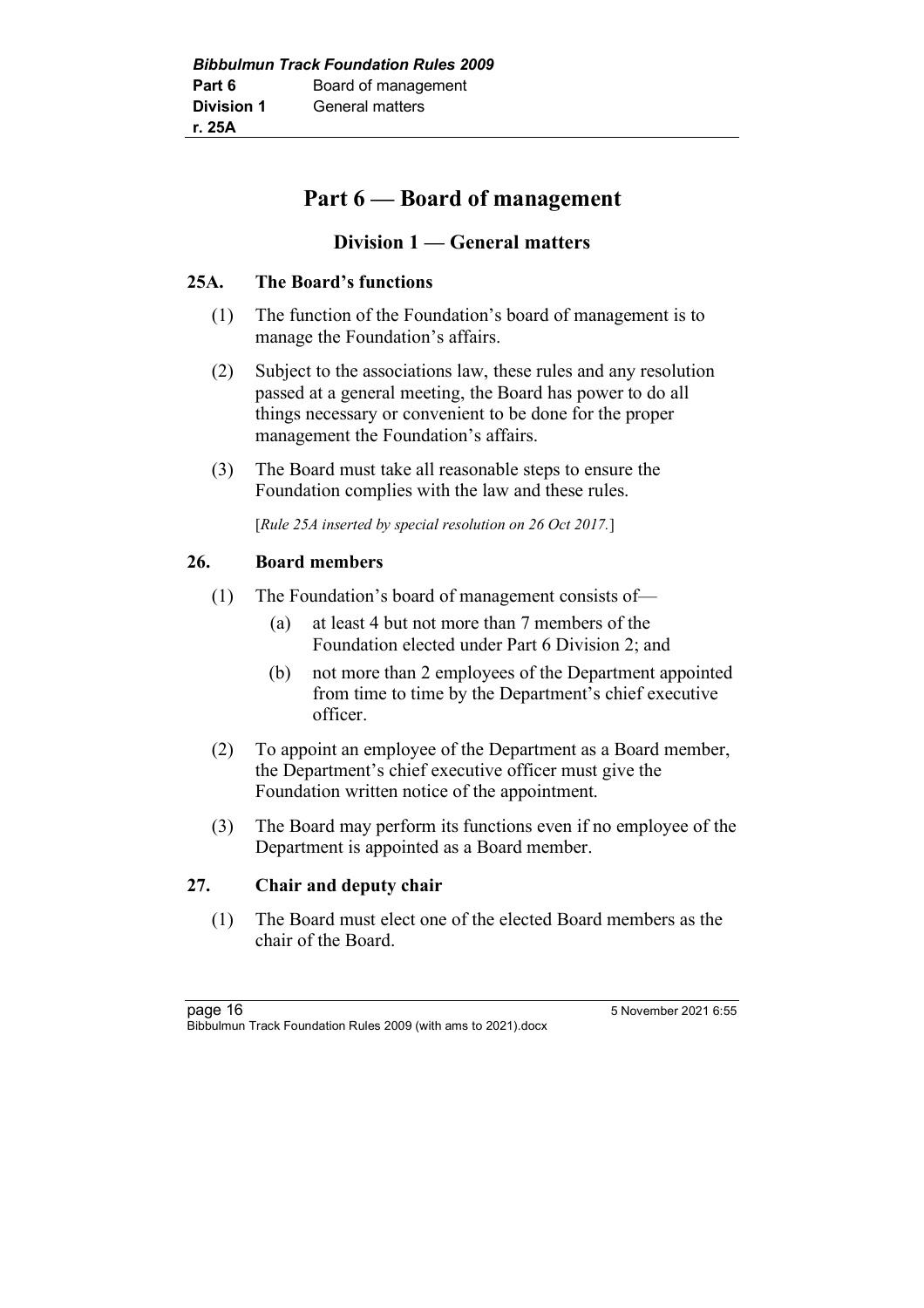- (2) The Board must elect one of the elected Board members as the deputy chair of the Board.
- (3) The chair of the Board holds office until—
	- (a) they resign as chair; or
	- (b) they cease to be a member of the Board under rule 29; or
	- (c) another chair is elected by the Board,

whichever happens first.

- (4) Rule 27(3), with necessary changes, applies to the deputy chair of the Board.
- (5) An elected Board member may be re-elected as chair or deputy chair of the Board.

# **28. Terms of office of elected Board members**

- (1) Each elected Board member is a Board member for 2 years, or any lesser term that was specified in the notice seeking nominations for the member's election.
- (2) Any member of the Foundation may be re-elected as a Board member.

# **Division 2 — Vacancies and elections**

#### **29. When vacancies occur**

- (1) An elected Board member ceases to be a Board member if—
	- (a) they cease to be a member of the Foundation; or
	- (b) their term of office expires; or
	- (c) rule 29(3) applies to them,

whichever happens first.

- (2) An employee of the Department appointed as a Board member ceases to be a Board member if—
	- (a) they cease to be an employee of the Department; or

5 November 2021 6:55 page 17 Bibbulmun Track Foundation Rules 2009 (with ams to 2021).docx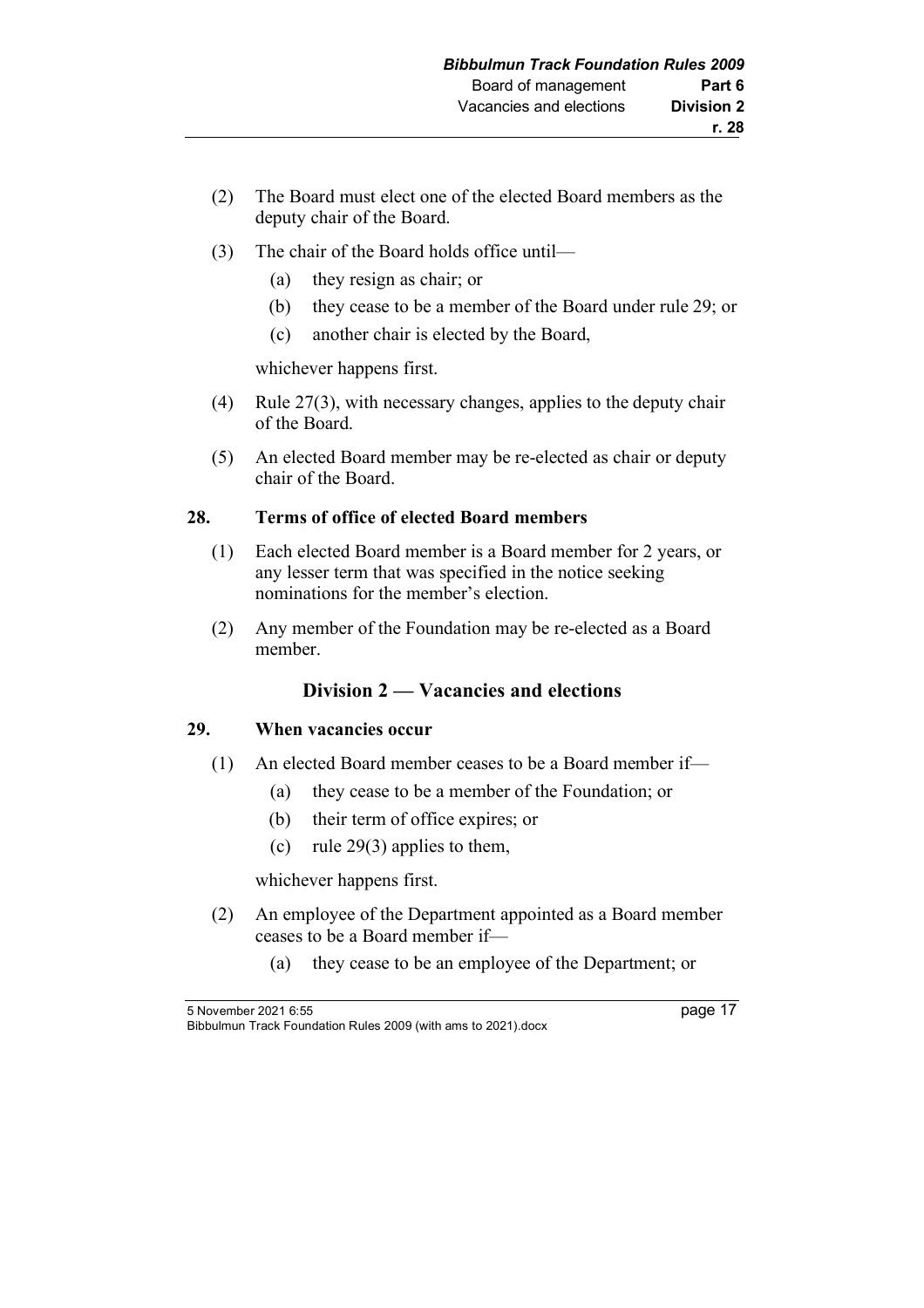- (b) the term (if any) of their appointment expires; or
- (c) the Department's chief executive officer cancels their appointment; or
- (d) rule 29(3) applies to them,

whichever happens first.

- (3) A Board member ceases to be a Board member if the member—
	- (a) resigns by giving the Executive Director written notice of the resignation and when it takes effect; or
	- (b) in the opinion of the rest of the Board, is incapable of performing the duties required of Board members; or
	- (c) is a person who, under the associations law, must not be or act as a member of the Board; or
	- (d) is imprisoned for an offence; or
	- (e) is absent, without sending the Board an apology before each meeting, from more than 3 Board meetings in a financial year of which the member has had notice; or
	- (f) dies.

[*Rule 29 amended by special resolution on 26 Oct 2017.*]

#### **30. Filling vacancies**

- (1) If under rule 29 an elected Board member ceases to be a member of the Board—
	- (a) the vacancy remains until a member is elected in accordance with this Division to fill the vacancy; but
	- (b) the Board may co-opt a member of the Foundation as a member of the Board for 6 months or until the vacancy is filled, whichever is the shorter period.
- (2) If under rule 29 an employee of the Department appointed as a Board member ceases to be a Board member, the vacancy continues until the Department's chief executive officer

page 18 **b** 18 and 2021 6:55 Bibbulmun Track Foundation Rules 2009 (with ams to 2021).docx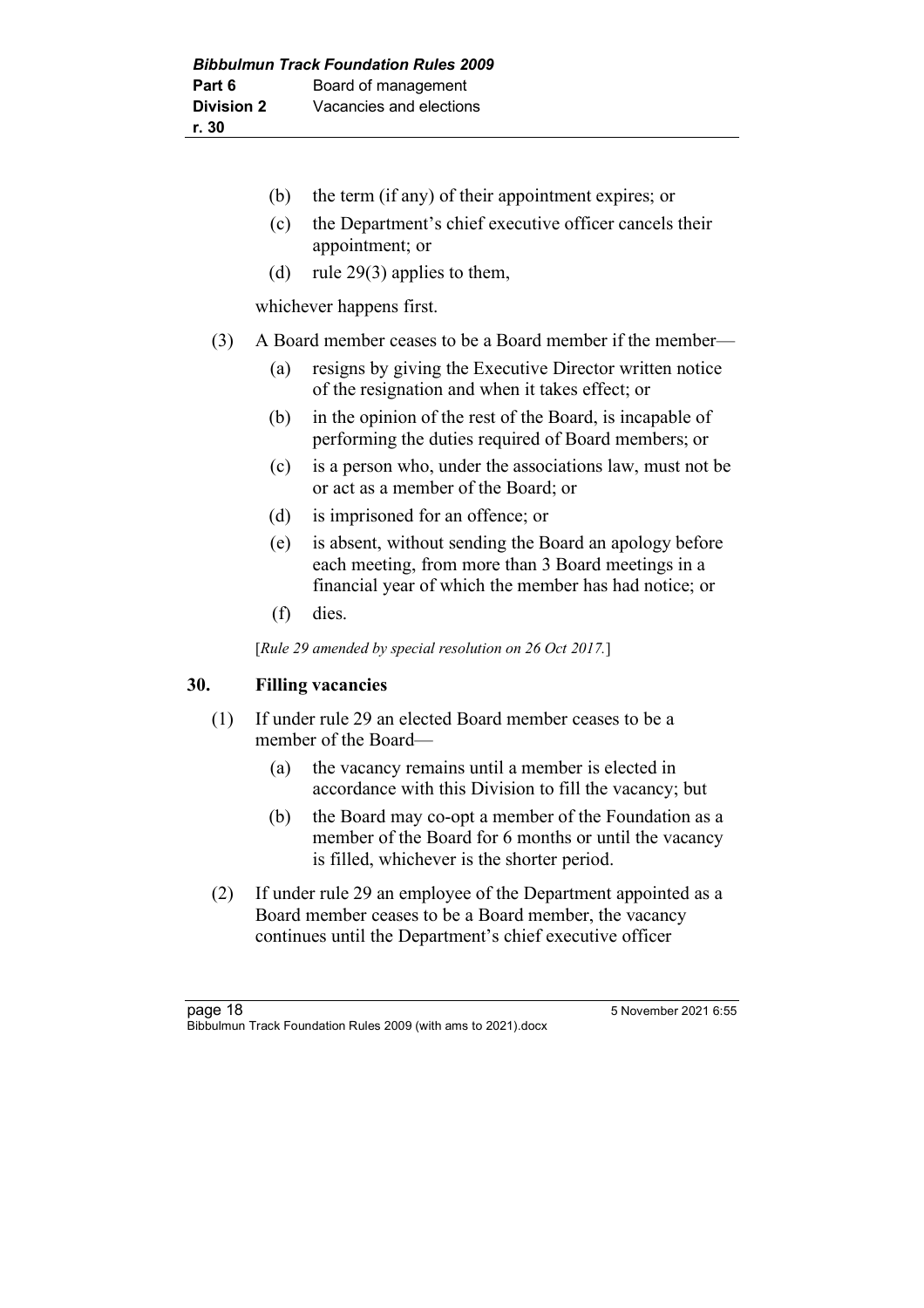appoints another employee of the Department to fill the vacancy.

# **31. Electing Board members**

- (1) The Executive Director is responsible for conducting elections of members to be Board members and is not subject to the Board's direction in relation to an election.
- (2) As soon as practicable after a vacancy occurs on the Board from among the elected Board members, the Executive Director must, by a written notice given to the Foundation's members—
	- (a) notify them of the existence of the vacancy; and
	- (b) seek nominations of members to be candidates for election to the Board; and
	- (c) state the time, which must be at least 2 weeks after the date of the written notice, when nominations close.
- (3) The notice seeking nominations must state the term of office, not more than 2 years, of the member who is elected.
- (4) In deciding the term of office to be stated under rule 31(3), the Executive Director must try to ensure that the terms of office of elected Board members expire at regular intervals and not all simultaneously.
- (5) Only a member of the Foundation may nominate to be a candidate to be elected to the Board.
- (6) A member's nomination must be in writing, be signed by the member and be given to the Foundation before the close of nominations.
- (7) A member who has nominated may withdraw the nomination at any time before the election by giving the Foundation written notice.
- (8) If at the close of nominations there are no candidates, another election may be held to fill each unfilled vacancy.

5 November 2021 6:55 page 19 Bibbulmun Track Foundation Rules 2009 (with ams to 2021).docx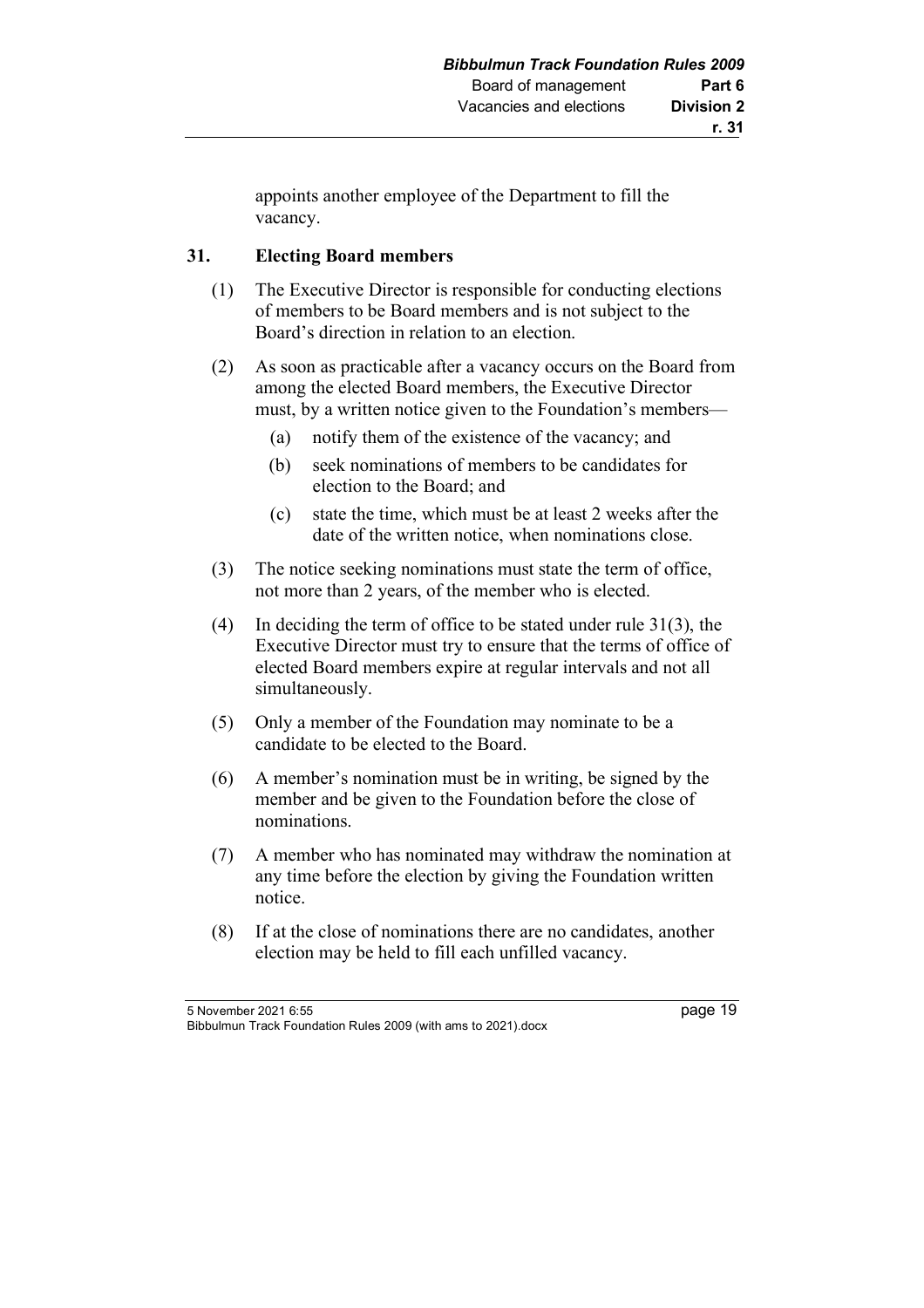- (9) If at the close of nominations, the number of candidates equals or is less than the number of notified vacancies on the Board—
	- (a) each candidate is elected to the Board unopposed; and
	- (b) another election may be held to fill each unfilled vacancy.
- (10) If the number of nominations is more than the number of notified vacancies on the Board, a poll of the Foundation's members must be held to elect members to fill them.

[*Rule 31 amended by special resolution on 26 Oct 2017.*]

#### **32. Polls to elect Board members**

- (1) This rule applies if under rule 31 a poll is needed to elect a Board member.
- (2) The Executive Director is responsible for any poll and is not subject to the Board's direction in relation to a poll.
- (3) Any poll must be conducted either—
	- (a) by a postal ballot; or
	- (b) at a general meeting,

as the Executive Director decides.

- (4) A poll conducted at a general meeting must be by a secret ballot.
- (5) If a poll is held to elect 1 Board member, the candidate who receives the higher or highest number of votes in the poll is elected.
- (6) If a poll is held to elect 2 or more Board members, the candidates elected are—
	- (a) the candidate who receives the highest number of votes in the poll; and
	- (b) the candidate who receives the next highest number of votes in the poll; and

page 20 5 November 2021 6:55 Bibbulmun Track Foundation Rules 2009 (with ams to 2021).docx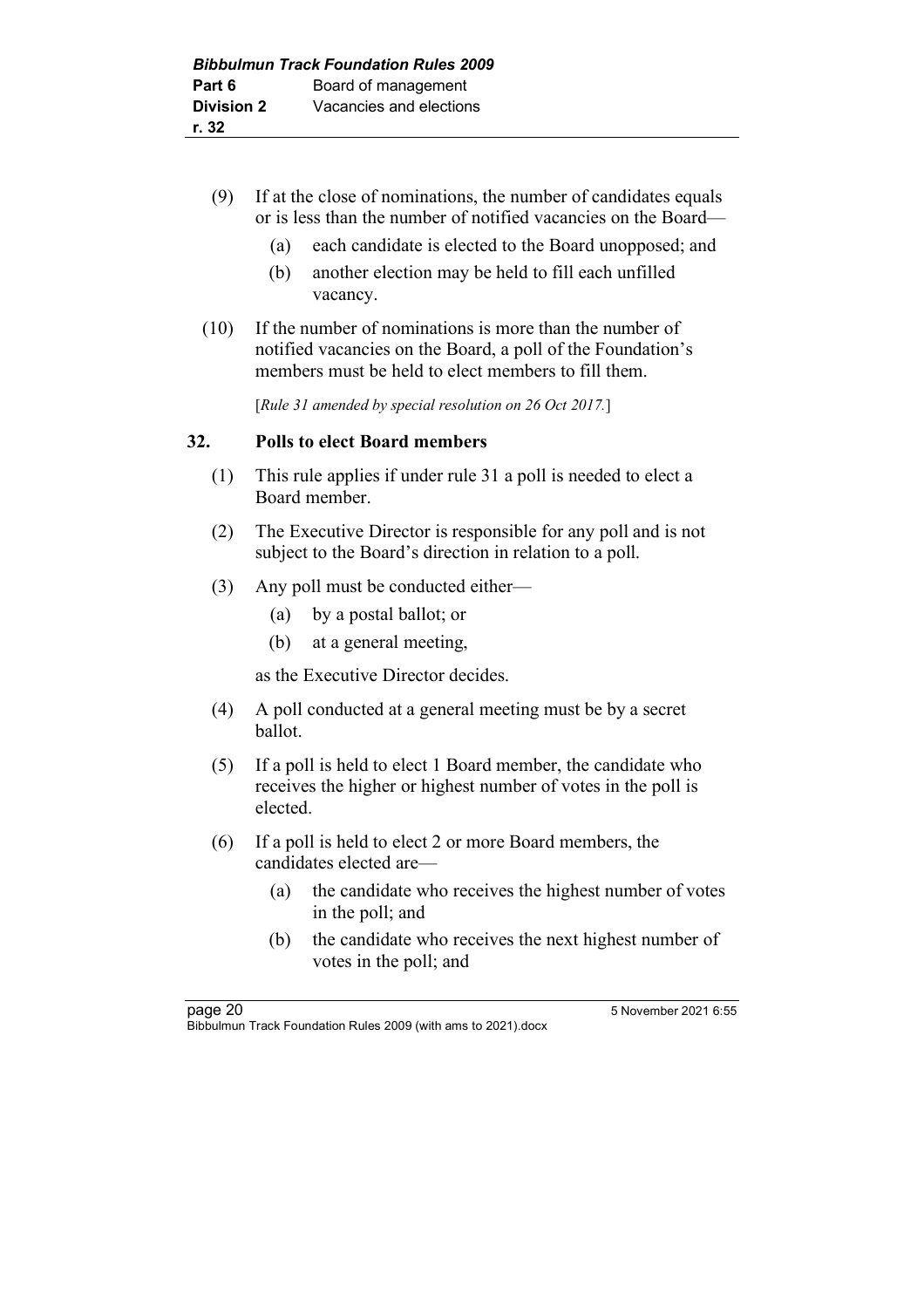(c) the candidate who receives the next highest number of votes in the poll,

and so on up to the number of Board members to be elected in the election.

(7) If 2 or more candidates receive the same number of votes so that rule 32(5) or (6) cannot be applied, the Executive Director must draw lots to decide which candidate is elected.

[*Rule 32 amended by special resolution on 26 Oct 2017.*]

# **Division 3 — Board meetings and powers**

### **33. Board meetings, notice and quorum**

- (1) The Board must meet at least 6 times each financial year.
- (2) The Board must decide when and where it meets.
- (3) The Executive Director must give each Board member notice of a Board meeting at least 7 days before the date of the meeting.
- (4) Notice of a Board meeting may be given orally or in writing and by any means of communication available.

# **34. Quorum**

- (1) The quorum for a Board meeting is—
	- (a) if there are 4 Board members, at least 2 of them;
	- (b) if there are 5 or 6 Board members, at least 3 of them;
	- (c) if there are 7 or 8 Board members, at least 4 of them;
	- (d) if there are 9 Board members, at least 5 of them.
- (2) Even if not physically present at a Board meeting, a Board member is taken to be present if the member can hear and be heard by all other Board members at the meeting using communication technology.

5 November 2021 6:55 page 21 Bibbulmun Track Foundation Rules 2009 (with ams to 2021).docx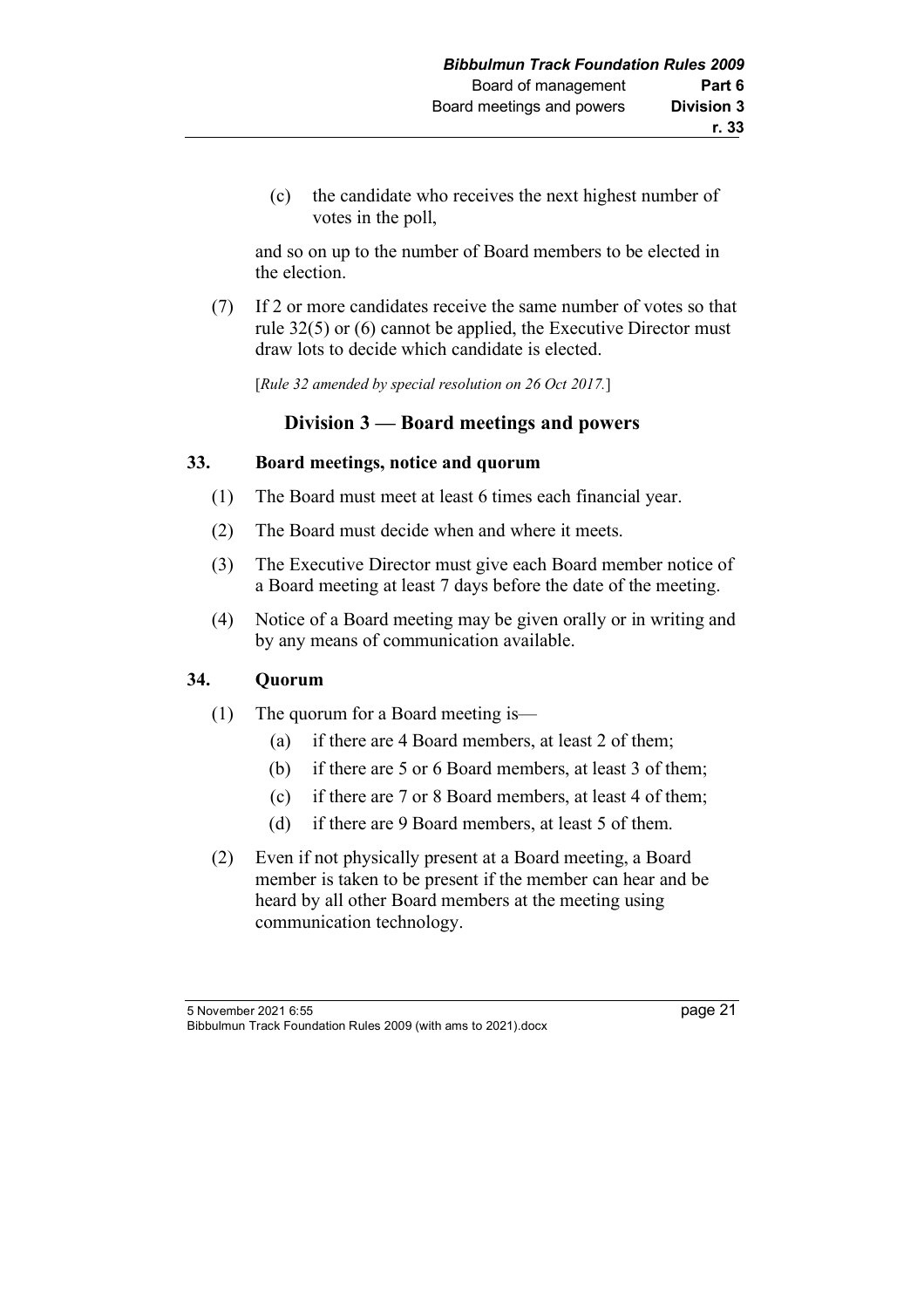#### **35. Board meetings, procedure**

- (1) At a Board meeting the chair of the Board presides but—
	- (a) if the chair is unable to be the chair for any reason for any part of the meeting or is not at the meeting, the deputy chair presides; and
	- (b) if the deputy chair is unable to preside for any reason for any part of a meeting or is not at the meeting, a Board member decided by the meeting presides.
- (2) At a Board meeting voting must be by a show of hands or, if a Board member asks for a secret ballot, by secret ballot.
- (3) A resolution passed by a majority of the Board members present at a Board meeting is the resolution of the Board.
- (4) Each Board member present at a Board meeting has one vote.
- (5) If there is a tie of votes at a Board meeting, the person presiding has a second vote.
- (6) The person presiding at a Board meeting must ensure an accurate record is made of the proceedings at the meeting.
- (7) Except as set out in the rest of this rule, the Board must decide the procedure to be followed at its meetings.

#### **36. Committees of the Board**

- (1) The Board may establish a committee of the Board.
- (2) A committee of the Board may include people who are not Board members but must include at least one Board member.
- (3) The Board may change the composition of or abolish any committee it has established.
- (4) A committee of the Board must act in accordance with any directions given to it by the Board.

page 22 5 November 2021 6:55 Bibbulmun Track Foundation Rules 2009 (with ams to 2021).docx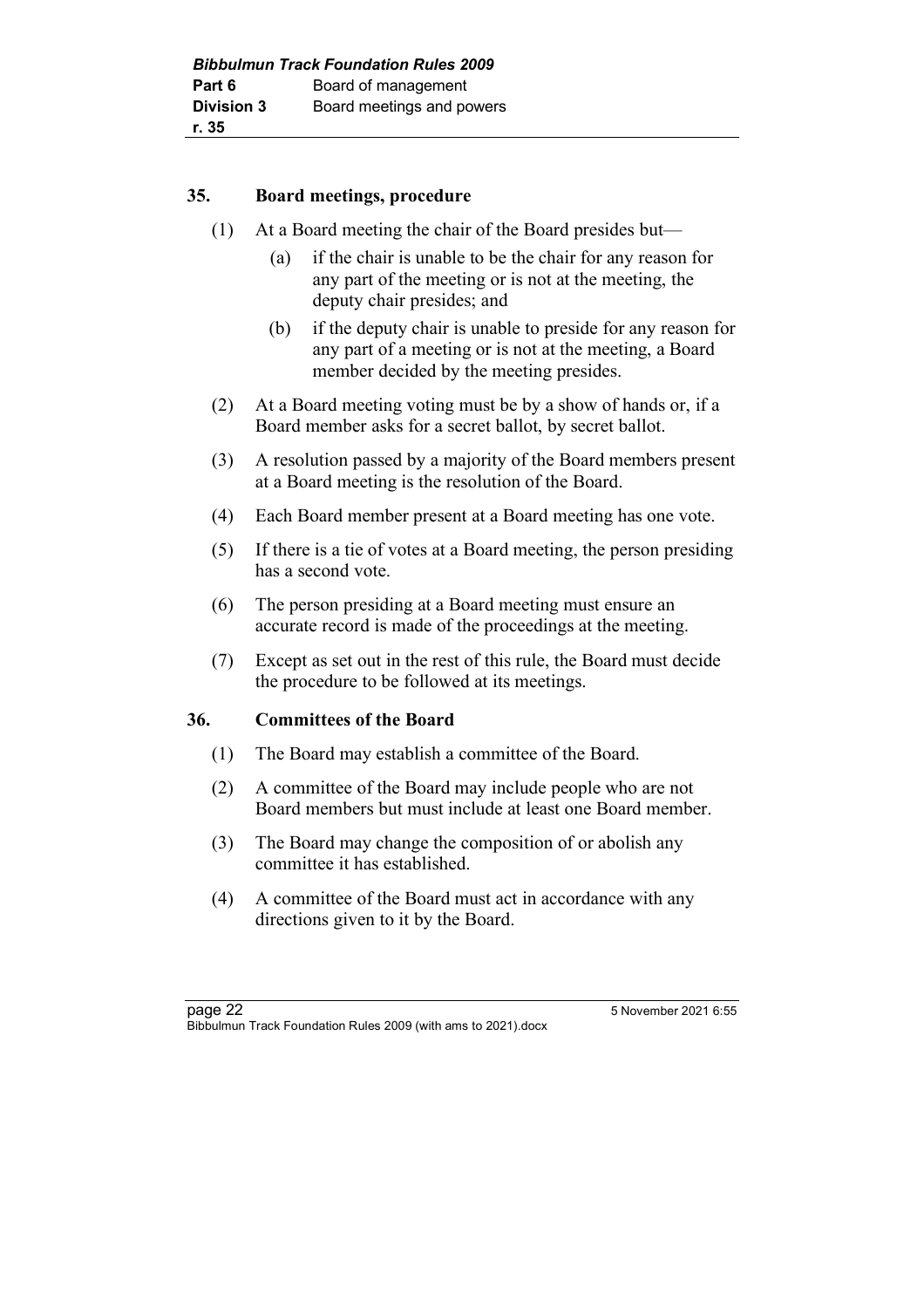#### **37. Delegation by the Board**

- (1) The Board may delegate its power to decide any matter for the Foundation (other than this power to delegate) to—
	- (a) the Executive Director; or
	- (b) the Treasurer; or
	- (c) a committee of the Board.
- (2) A delegation may relate to a specific matter or be in general terms.
- (3) A delegation may be on any condition the Board decides.
- (4) A delegation by the Board must be written and be signed by 2 Board members.
- (5) The Board may decide a matter even if it has delegated the power to decide it.
- (6) A delegate's decision is taken to be the Board's decision.
- (7) The Board may vary or cancel a delegation at any time.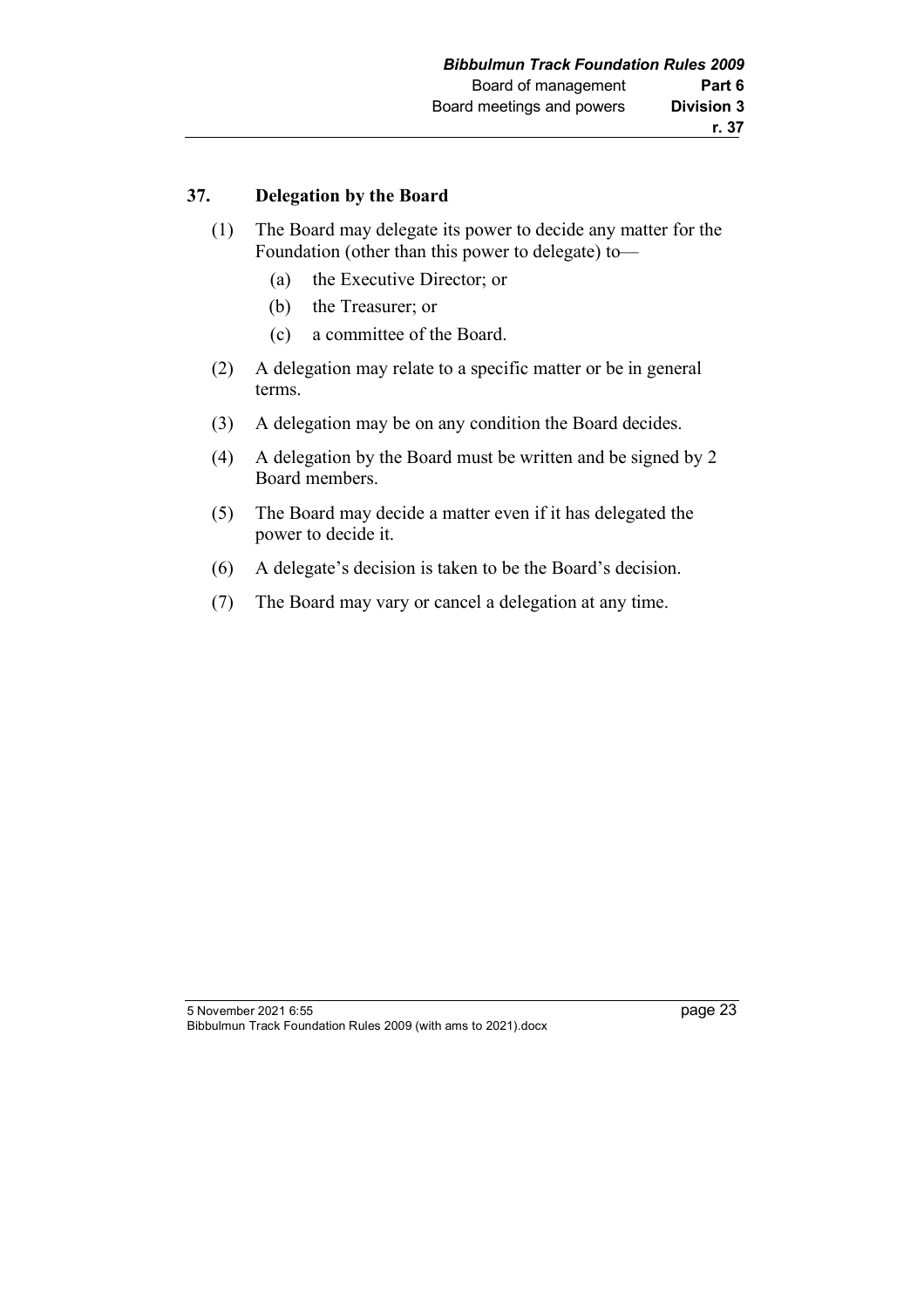# **Part 7 — Financial matters**

### **38. Financial year**

The Foundation's financial year begins on 1 July in each year.

# **39. Accounting method**

- (1) The cash method of accounting must be used for the Foundation's accounts unless the Board decides the accrual method of accounting is to be used instead.
- (2) If the Board decides the accrual method of accounting is to be used, rule 40 must be read with any changes necessary to be consistent with that method.

# **40. Control of finances**

- (1) The Treasurer must ensure this rule is obeyed.
- (2) Every account of the Foundation must be at an authorised deposit-taking institution (as defined in the *Banking Act 1959* (Cwlth) section 5).
- (3) The signatories to an account of the Foundation must be the Treasurer and at least 2 members approved by the Board.
- (4) A record must be made of all of the Foundation's receipts and payments.
- (5) All money received by the Foundation must be deposited in an account of the Foundation.
- (6) The Foundation's money that is not needed for immediate payment must be kept or invested in an account of the Foundation.
- (7) All payments by or on behalf of the Foundation must have the Treasurer's prior approval.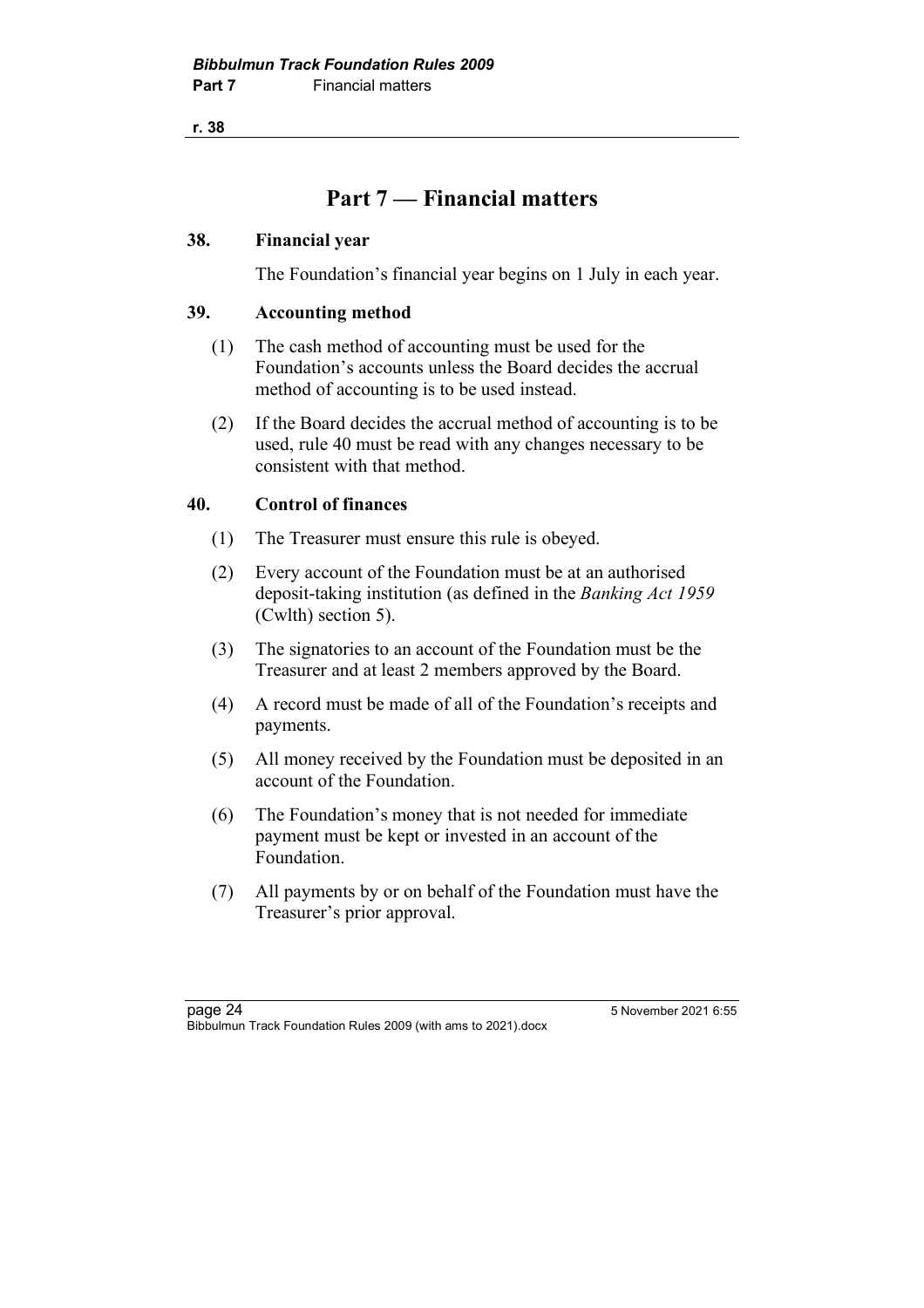- (8) The Treasurer must not approve any single payment that exceeds an amount set from time to time by the Board.
- (9) Any cheque, order for the payment of money, bill of exchange, promissory note or other negotiable instrument issued by the Foundation must be signed by at least 2 of the persons who are signatories to the accounts under rule 40(3).
- (10) At each Board meeting, the Treasurer must give the Board—
	- (a) a statement of the receipts and payments; and
	- (b) a statement of the property and liabilities,

of the Foundation and a written report on the Foundation's financial position at the end of the period to which the statements relate.

- (11) Rule 40(10) does not prevent the Board from requiring the Treasurer to provide a Board meeting with either or both—
	- (a) a full statement of the receipts and payments; and
	- (b) a full statement of the property and liabilities,

of the Foundation.

#### **41. Volunteers' expenses**

The Treasurer can approve a payment by the Foundation to one of its volunteers only if satisfied —

- (a) the payment would reimburse an expense incurred by the volunteer in circumstances where it was not practicable for the volunteer to ask the Foundation to incur the expense directly; and
- (b) the Foundation would have incurred the expense directly if it had been asked to do so.

<sup>5</sup> November 2021 6:55 page 25 Bibbulmun Track Foundation Rules 2009 (with ams to 2021).docx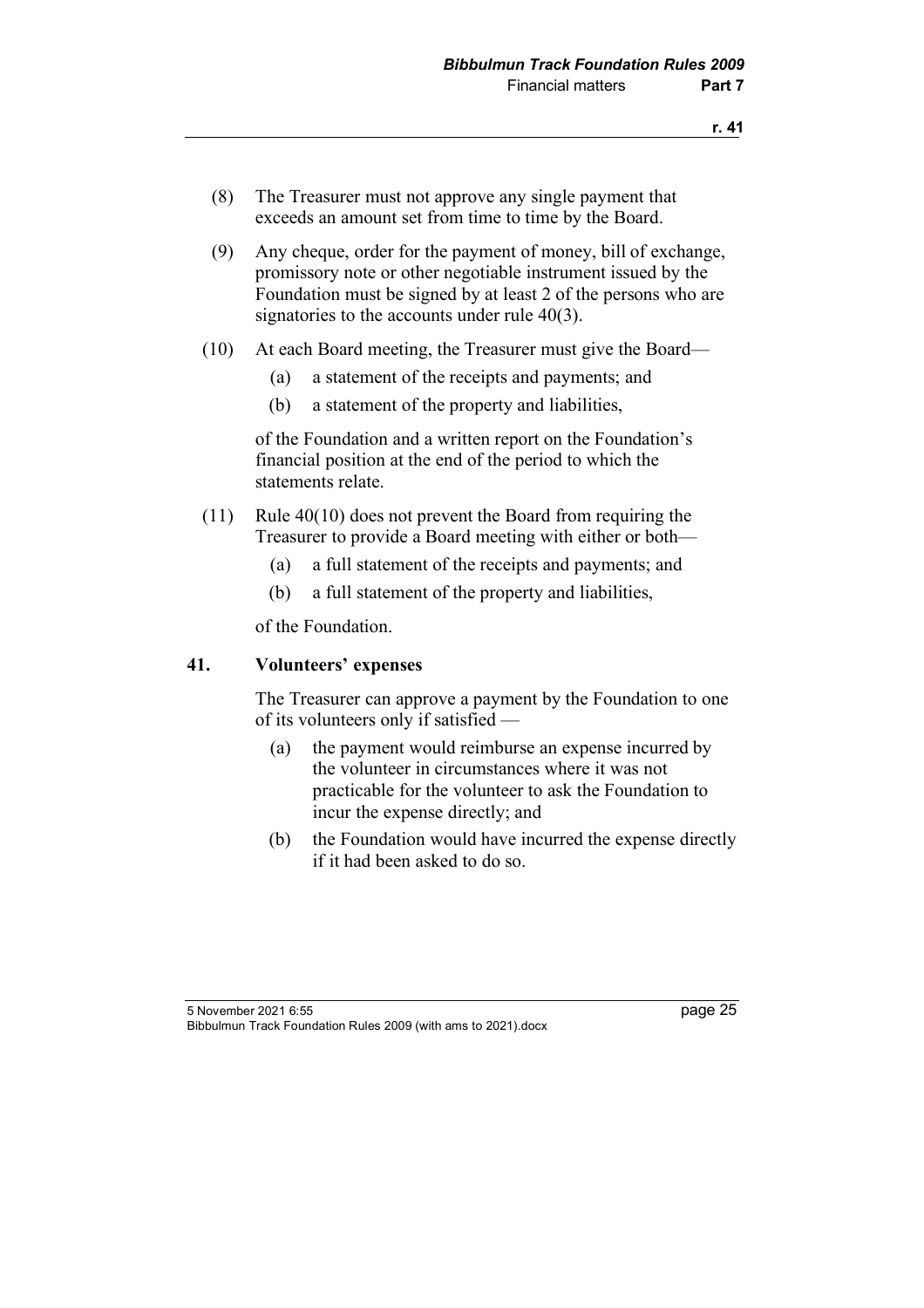#### **42. Audit**

The Foundation's financial report and financial statements for each financial year must be audited in accordance with the associations law.

[*Rule 42 replaced by special resolution on 26 Oct 2017.*]

page 26 5 November 2021 6:55 Bibbulmun Track Foundation Rules 2009 (with ams to 2021).docx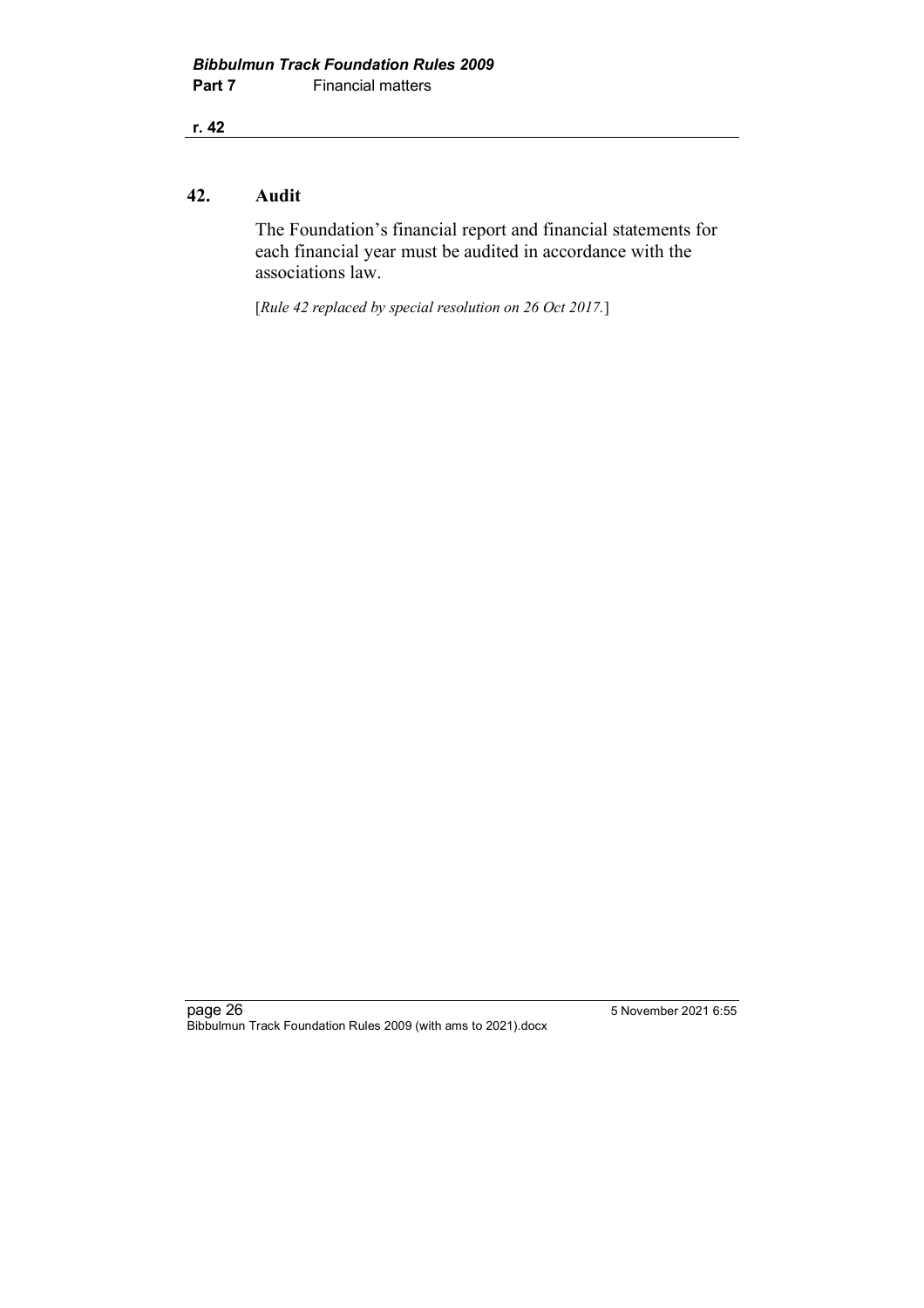# **Part 8 — Administrative matters**

## **43. Common seal**

- (1) The Foundation's common seal must include the Foundation's name in legible letters and be approved by the Board.
- (2) The common seal may only be used with the Board's approval.
- (3) Any use of the common seal on a document must be in the presence of at least 2 Board members who must verify their presence in writing on the document.
- (4) Unless the Board appoints another person to do so, the Executive Director—
	- (a) has the custody of the common seal; and
	- (b) must keep it in safe custody; and
	- (c) must ensure a record is made of each use of it.

[*Rule 43 amended by special resolution on 26 Oct 2017.*]

#### **44. Foundation records, custody of and access to**

(1) In this rule—

**"Foundation record"** includes any record that is required to be made by these rules and any record the Foundation is required to make by law;

- **"responsible person"** for a Foundation record, means the Executive Director or a person appointed by the Board instead of the Executive Director.
- (1A) This rule is subject to the associations law in relation to—
	- (a) the Foundation's register of members; and
	- (b) the Foundation's record of its office holders.
	- (2) The responsible person for a Foundation record must keep it in safe custody and control access to it.

5 November 2021 6:55 page 27 Bibbulmun Track Foundation Rules 2009 (with ams to 2021).docx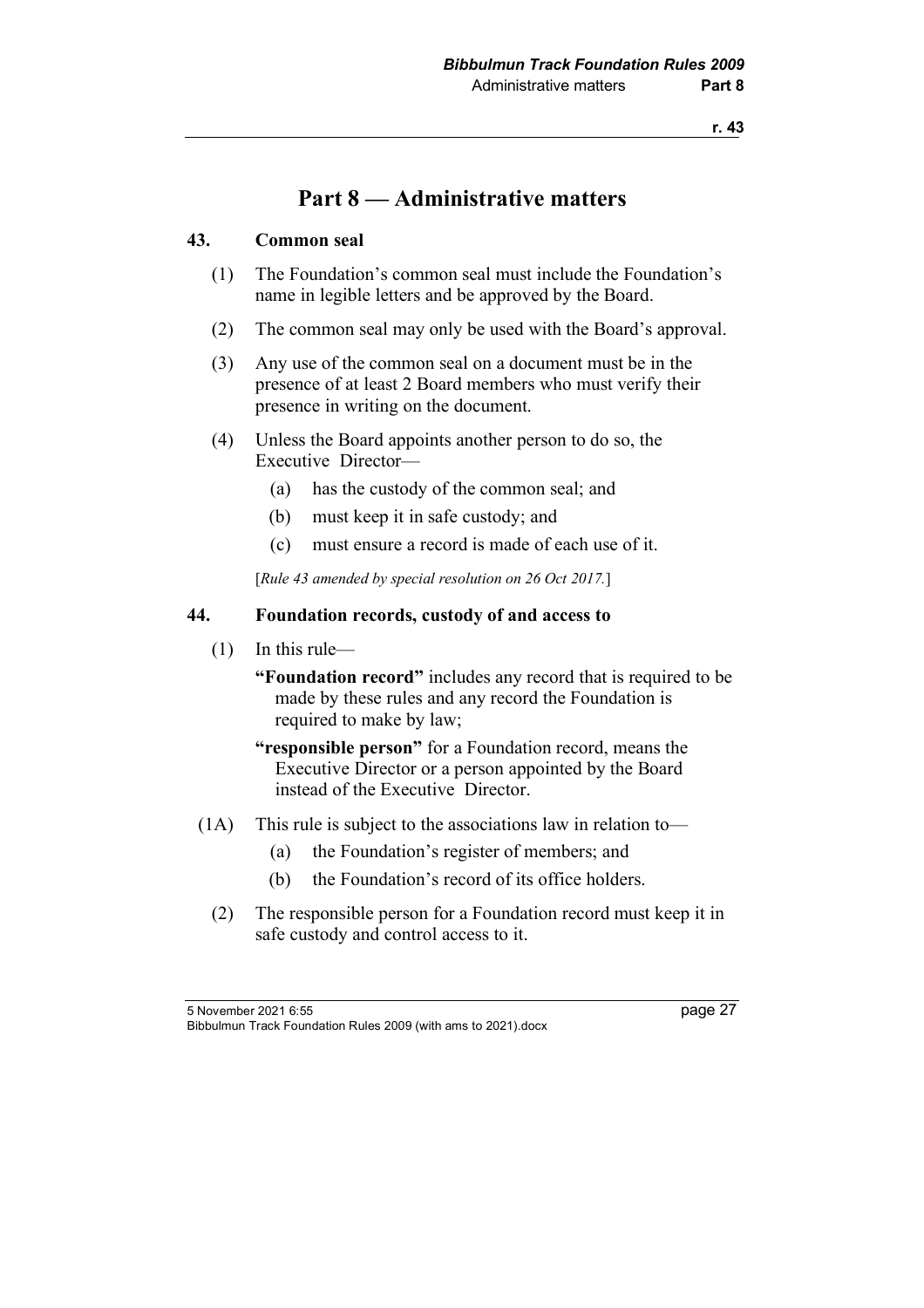- (2A) A person who is not a member is not entitled to inspect or obtain a copy of any Foundation record except with the prior consent of the Board.
	- (3) No member is entitled to remove or to possession of any Foundation record.
	- (4) Every member is entitled—
		- (a) to inspect any Foundation record at no charge; and
		- (b) if he or she pays the reasonable costs of copying, to a copy of any Foundation record,

for a purpose directly connected with the Foundation's affairs or related to the administration of the associations law.

- (5) A person who wants to inspect a Foundation record must ask the Board and state what the person wants to inspect and why.
- (6) A person who wants a copy of a Foundation record must ask the Board and state what the person wants a copy of and why.
- (7) The Board may ask a person who makes a request under rule 44(5) or 44(6) to state the reasons for it in a statutory declaration.
- (8) If the Board is satisfied the person's request is for a purpose directly connected with the Foundation's affairs or related to the administration of the associations law, it must—
	- (a) if the request is to inspect a record, comply with the request;
	- (b) if the request is for a copy of a record, comply with the request if the reasonable costs of copying, set by the Board, are paid or if the Board waives the costs.
- (9) A member who obtains information in a Foundation record must not use or disclose the information except for a purpose directly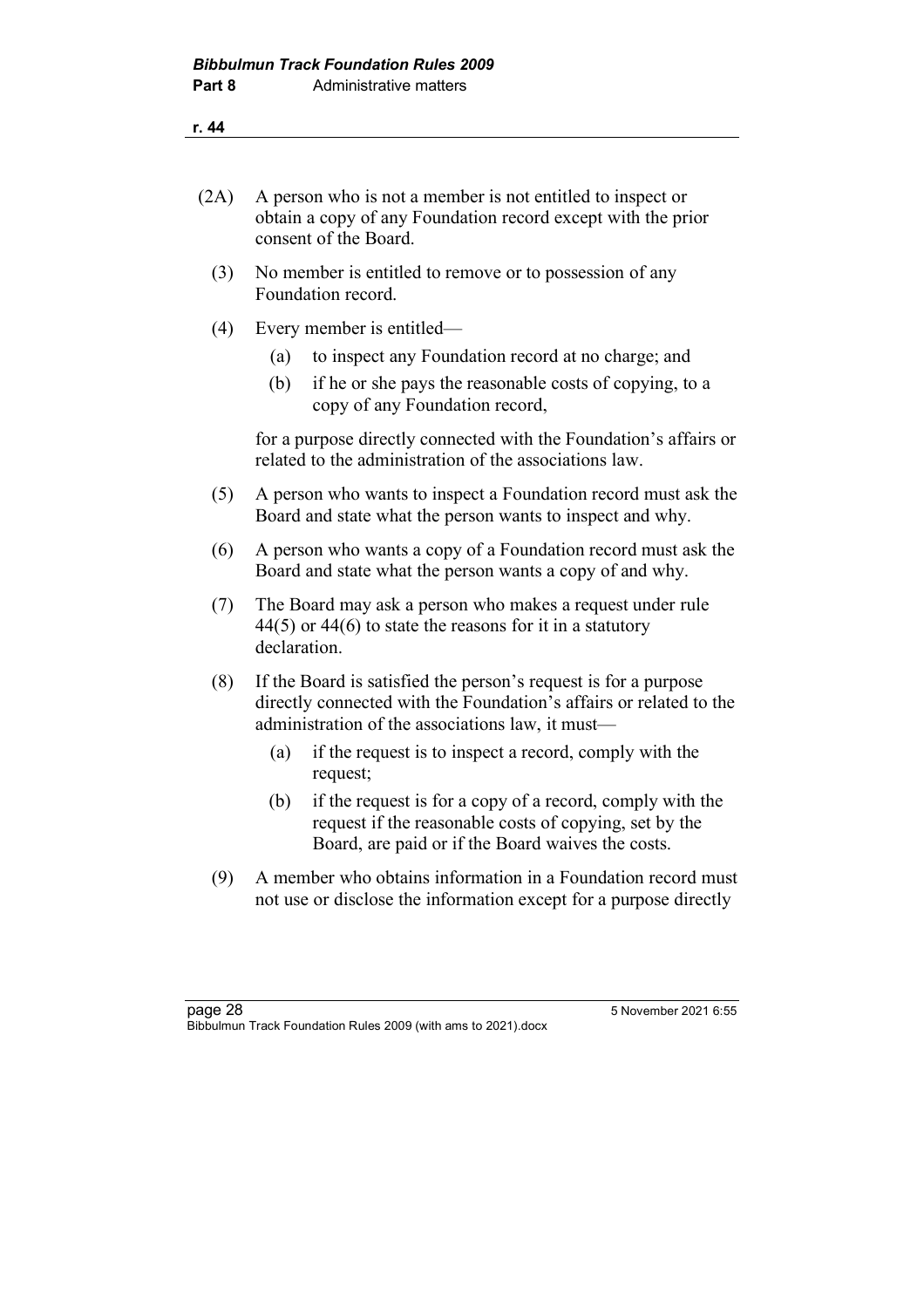connected with the Foundation's affairs or related to the administration of the associations law.

[*Rule 44 amended by special resolution on 26 Oct 2017.*]

<sup>5</sup> November 2021 6:55 page 29 Bibbulmun Track Foundation Rules 2009 (with ams to 2021).docx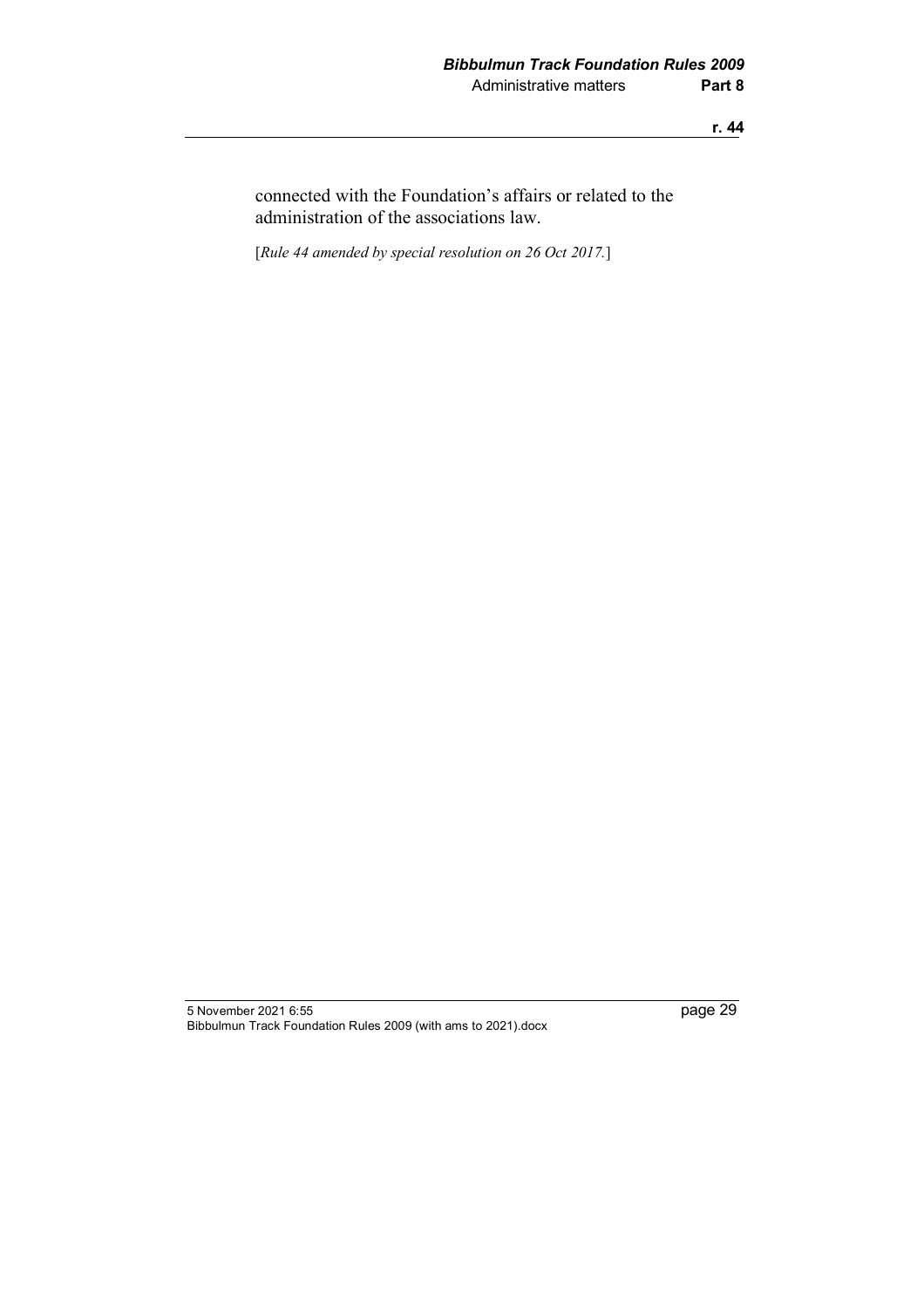# **Part 9 — Miscellaneous matters**

### **45. Patron**

The Board may appoint a person to be the patron of the Foundation and may cancel any such appointment.

# **46. Public officer**

- (1) The public officer of the Foundation is the Board member appointed as such by the Board.
- (2) The Board may at any time cancel the appointment of the public officer.
- (3) In the absence of an appointment made by the Board or if the appointee is no longer a Board member, the Executive Director is the public officer of the Board.

[*Rule 46 amended by special resolution on 26 Oct 2017.*]

### **47. Disputes, resolution of**

(1) In this rule—

**"dispute"** means a dispute that relates to these rules or to the management of the Foundation or to any act or omission by or on behalf of the Foundation and that arises between—

- (a) 2 or more members; or
- (b) one or more members and the Foundation.
- (2) If the Foundation is a party to a dispute, it is to be represented at any meeting held under this rule by the Executive Director, or by an elected Board member appointed by the Board.
- (3) Within 14 days after the date on which a dispute comes to the attention of the parties to it, the parties must meet, discuss and try to settle it.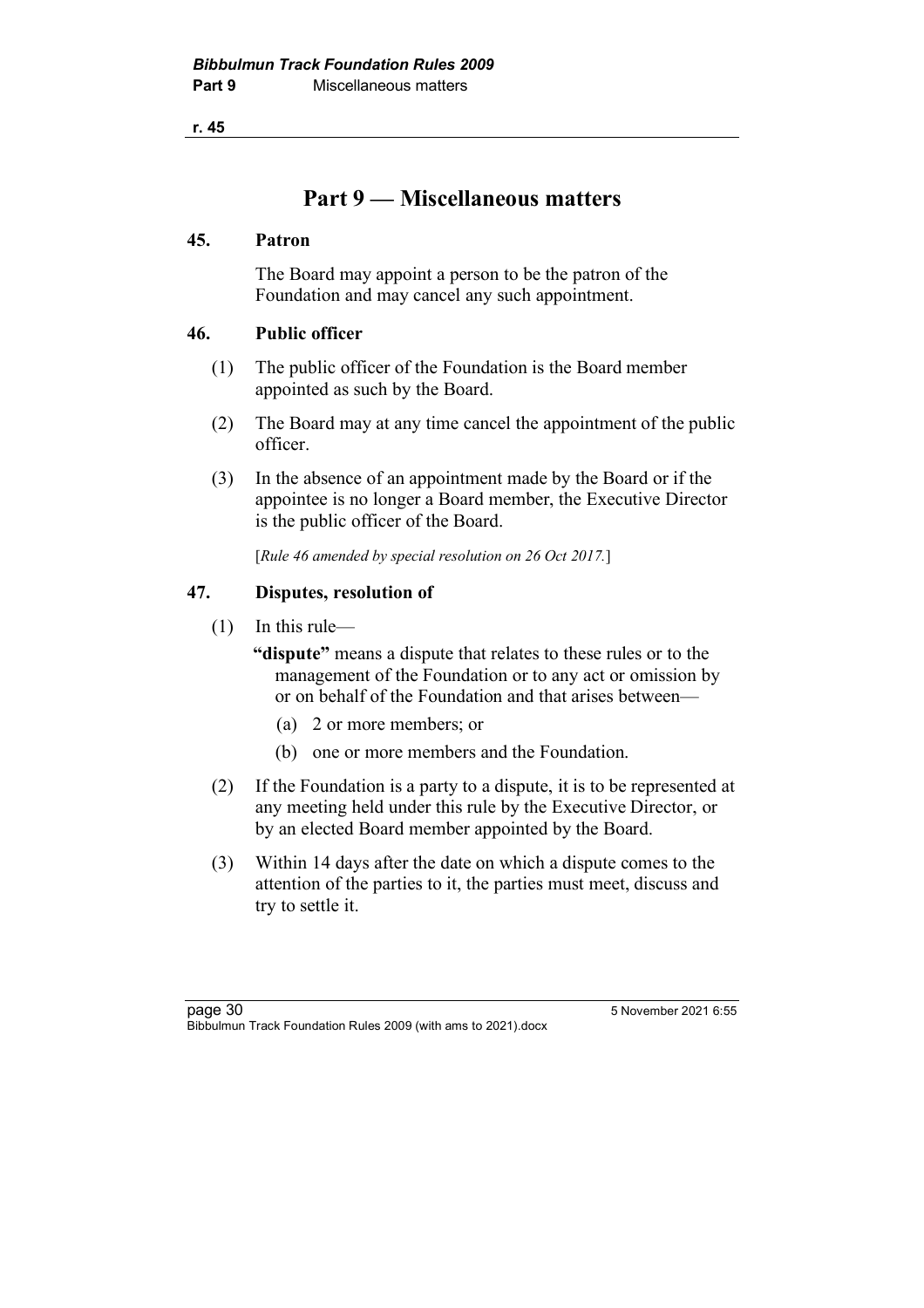- (4) If the parties do not resolve the dispute in the 14 days, they must meet in the presence of a mediator at least once within 10 days after the 14 days end.
- (5) The mediator must be—
	- (a) a person the parties agree is to be the mediator; or
	- (b) if the parties cannot agree—
		- (i) if the dispute is between 2 or more members, a person appointed by the Board; or
		- (ii) in any other case, a person who is a mediator appointed to, or employed by, a not for profit organisation.
- (6) A person who is a member and not a party to the dispute may be the mediator.
- (7) At one or more meetings in the presence of a mediator, the parties, in good faith, must try to settle the dispute.
- (8) At any meeting of the parties in the presence of a mediator, the mediator cannot determine or decide the dispute but must—
	- (a) give the parties every opportunity to be heard; and
	- (b) allow due consideration by all parties of any written statement submitted by any party; and
	- (c) ensure natural justice is accorded to the parties.
- (9) The proceedings at any meeting of the parties in the presence of a mediator are confidential and without prejudice to the parties.
- (10) If the parties to a dispute do not settle it using the process in this rule, they may take action under the law to have the dispute resolved.

#### **48. Amending these rules**

To replace, substitute wholly or partly, add to or vary these rules, the Foundation must act in accordance with the associations law.

5 November 2021 6:55 page 31 Bibbulmun Track Foundation Rules 2009 (with ams to 2021).docx